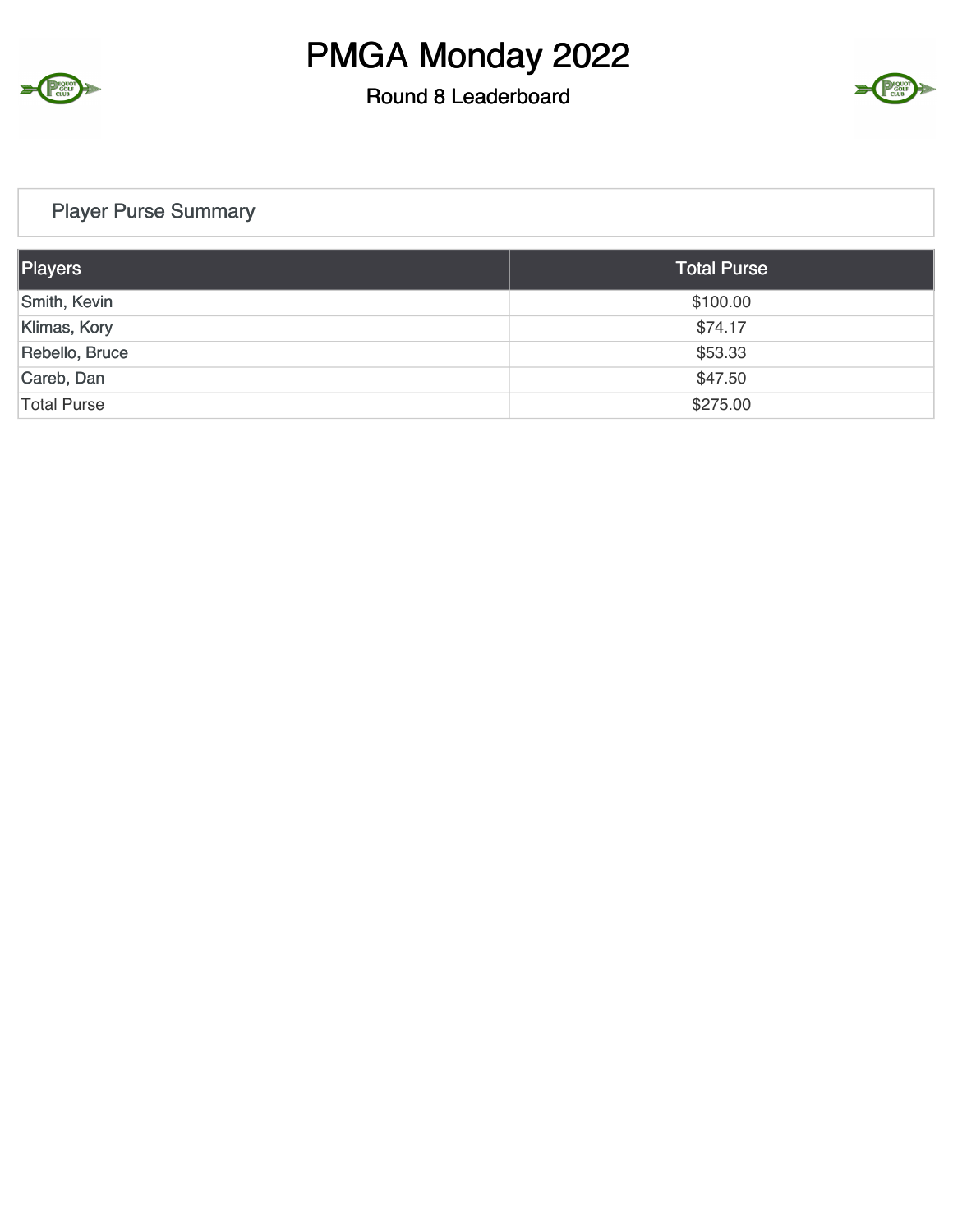

#### Round 8 Leaderboard



#### Team Matches

|                                                            |                                                   |                |                  |                |                               |                         |                  |                 | <b>Players</b> |             |                |                         | Match          |                |                | <b>Players</b> |                                                                       |                |                 |                                     |                |                |    |       |            |
|------------------------------------------------------------|---------------------------------------------------|----------------|------------------|----------------|-------------------------------|-------------------------|------------------|-----------------|----------------|-------------|----------------|-------------------------|----------------|----------------|----------------|----------------|-----------------------------------------------------------------------|----------------|-----------------|-------------------------------------|----------------|----------------|----|-------|------------|
|                                                            |                                                   |                |                  |                | Klimas, Kory + Woolley, Jim   | Pequot Golf Club        |                  |                 |                |             |                |                         | 1 up           |                |                |                | <b>Pequot Golf Club</b>                                               |                |                 | Hutchinson, Trevor + Greider, Steve |                |                |    |       |            |
|                                                            |                                                   |                |                  |                | Smith, Kevin + Palma, Steve   | <b>Pequot Golf Club</b> |                  |                 |                |             |                |                         | 3 & 1          |                |                |                | <b>Pequot Golf Club</b>                                               |                |                 | Davison, Anthony + Tanner, Jeff     |                |                |    |       |            |
|                                                            |                                                   |                |                  |                | Gage, Dustin + Maraglino, Tom | <b>Pequot Golf Club</b> |                  |                 |                |             |                |                         | 281            |                |                |                | <b>Pequot Golf Club</b>                                               |                |                 | Murphy, Dan + Gardiner, Tom         |                |                |    |       |            |
| Cogman, Marcus + Greene, Keith                             |                                                   |                |                  |                |                               | Pequot Golf Club        |                  |                 |                |             |                |                         | <b>Tied</b>    |                |                |                | <b>Pequot Golf Club</b>                                               |                |                 | Smyth, Pete + McArthur, Hamish      |                |                |    |       |            |
|                                                            |                                                   |                |                  |                | Arruda, Mark + Careb, Dan     | Pequot Golf Club        |                  |                 |                |             |                |                         | <b>Tied</b>    |                |                |                | Pratt, Joe + Scanlan, Mike<br><b>Pequot Golf Club</b>                 |                |                 |                                     |                |                |    |       |            |
| Chase, Zachary + Gillies, Geoff<br><b>Pequot Golf Club</b> |                                                   |                |                  |                |                               |                         |                  |                 |                |             |                |                         | 5 & 4          |                |                |                | Pequot Golf Club                                                      |                |                 | Warner, Mal + McPherson, James      |                |                |    |       |            |
|                                                            | Turley, Kevin + Dugan, John<br>Pequot Golf Club   |                |                  |                |                               |                         |                  |                 |                |             |                |                         | 1 up           |                |                |                | Dias, Don + Boehm, Karl<br><b>Pequot Golf Club</b>                    |                |                 |                                     |                |                |    |       |            |
|                                                            | Dimock, Bob + Faulise, Joseph<br>Pequot Golf Club |                |                  |                |                               |                         |                  |                 |                |             |                |                         | <b>Tied</b>    |                |                |                | <b>Pequot Golf Club</b>                                               |                |                 | Rebello, Bruce + Rebello Jr., Bruce |                |                |    |       |            |
|                                                            |                                                   |                |                  |                |                               |                         |                  |                 |                |             |                |                         |                |                |                |                | Dimock, Bob + Faulise, Joseph vs. Rebello, Bruce + Rebello Jr., Bruce |                |                 |                                     |                |                |    |       |            |
|                                                            |                                                   |                | 1                | $\overline{2}$ | 3                             | 4                       | 5                | $6\phantom{1}6$ | $\overline{7}$ | 8           | 9 <sup>1</sup> | Out                     | 10             | 11             | 12             |                | 13                                                                    | 14             | 15              | 16                                  | 17             | 18             | In | Total | <b>Net</b> |
| Match                                                      |                                                   |                |                  |                |                               |                         |                  |                 |                |             |                |                         | $1$ up         | T              |                |                |                                                                       |                |                 |                                     | T              | 0              |    |       |            |
| Dimock, Bob (12)                                           |                                                   |                |                  |                |                               |                         |                  |                 |                |             |                | 0                       | 4              | $\overline{6}$ | 3              |                | 6                                                                     |                | F)              | 5                                   | $\overline{4}$ | 6              | 45 | 45    | 39         |
| Faulise, Joseph (18)                                       |                                                   |                |                  |                |                               |                         |                  |                 |                |             |                | 0                       | <sup>4</sup>   | 6              | $\overline{5}$ |                | $\overline{8}$                                                        | $\overline{7}$ | 5               | $\overline{7}$                      | $\overline{6}$ | $\overline{7}$ | 55 | 55    | 46         |
| <b>Net Score</b>                                           |                                                   |                | 0<br>$\mathbf 0$ |                | 0                             | $\mathbf 0$             | $\mathbf 0$      | $\mathbf 0$     | $\mathbf 0$    | $\mathbf 0$ | $\mathbf 0$    |                         | 3              | 5              | 3              |                | 5                                                                     | 6              | 3               | 4                                   | 4              | 5              | 38 |       |            |
| Rebello, Bruce (0)                                         |                                                   |                |                  |                |                               |                         |                  |                 |                |             |                | 0                       | $\overline{5}$ | $\circled{3}$  | $\circled{2}$  |                | 6                                                                     | 6              | $\overline{5}$  | $\overline{5}$                      | $\overline{4}$ | 5              | 41 | 41    | 41         |
| Rebello Jr., Bruce (8)                                     |                                                   |                |                  |                | $\bullet$                     |                         |                  |                 |                |             |                | $\mathbf 0$             | 4              | 6              | $\overline{5}$ |                | Œ                                                                     | $\overline{8}$ | 6               | $\overline{8}$                      | $\overline{5}$ | 6              | 52 | 52    | 48         |
| <b>Net Score</b>                                           |                                                   |                | 0<br>0           |                | 0<br>$\mathbf 0$              |                         | 0                | 0               | 0              | 0           | $\mathbf 0$    |                         | 4              | 3              | $\overline{2}$ |                | 4                                                                     | 6              | 5               | 5                                   | 4              | 5              | 38 |       |            |
| Match                                                      |                                                   |                |                  |                |                               |                         |                  |                 |                |             |                |                         |                |                |                |                | T   1 up   2 up   2 up   1 up                                         |                |                 |                                     |                | Т              |    |       |            |
|                                                            |                                                   |                |                  |                |                               |                         |                  |                 |                |             |                |                         |                |                |                |                | Turley, Kevin + Dugan, John vs. Dias, Don + Boehm, Karl               |                |                 |                                     |                |                |    |       |            |
|                                                            | 1                                                 | $\overline{2}$ | $\mathbf{3}$     | $\overline{4}$ | 5                             | 6                       | $\overline{7}$   | 8               | 9              |             | Out            | 10                      | 11             |                | 12             | 13             | 14                                                                    | 15             | 16              | 17                                  |                | 18             | ln | Total | <b>Net</b> |
| Match                                                      |                                                   |                |                  |                |                               |                         |                  |                 |                |             |                |                         |                |                |                | T              |                                                                       |                |                 |                                     |                |                |    |       |            |
| Turley, Kevin (0)                                          |                                                   |                |                  |                |                               |                         |                  |                 |                |             | $\Omega$       | $\overline{4}$          | $\overline{5}$ |                | $^{\circledR}$ | $\circled{4}$  | $\overline{5}$                                                        | $\overline{5}$ | $\overline{5}$  | $\overline{4}$                      |                | 5              | 39 | 39    | 39         |
| Dugan, John (0)                                            |                                                   |                |                  |                |                               |                         |                  |                 |                |             | $\mathbf 0$    | 4                       | (3)            |                | 3              | 5              | $\boxed{7}$                                                           | $\boxed{7}$    | $\vert 7 \vert$ | $\vert 4 \vert$                     |                | 5              | 45 | 45    | 45         |
| <b>Net Score</b>                                           | $\mathbf 0$                                       | $\mathbf 0$    | $\mathbf 0$      | $\mathbf 0$    | $\mathbf 0$                   | $\mathbf 0$             | $\mathbf 0$      | $\mathbf 0$     | $\mathbf 0$    |             |                | 4                       | 3              |                | $\overline{2}$ | 4              | 5                                                                     | 5              | 5               | 4                                   |                | 5              | 37 |       |            |
| Dias, Don (3)                                              |                                                   |                |                  |                |                               |                         |                  |                 |                |             | $\mathbf 0$    | $\circled{3}$           | $\overline{5}$ |                | 3              | 5              | 4                                                                     | $\overline{5}$ | 4               | $\overline{4}$                      |                | 5              | 38 | 38    | 37         |
| Boehm, Karl (19)                                           |                                                   |                |                  |                |                               |                         | $\bullet\bullet$ |                 |                |             | 0              | $\overline{\mathbb{Z}}$ | $\boxed{10}$   |                | 4              | 6              | $\sqrt{8}$                                                            | 6              | $\overline{7}$  | $\overline{4}$                      |                | 10             | 62 | 62    | 53         |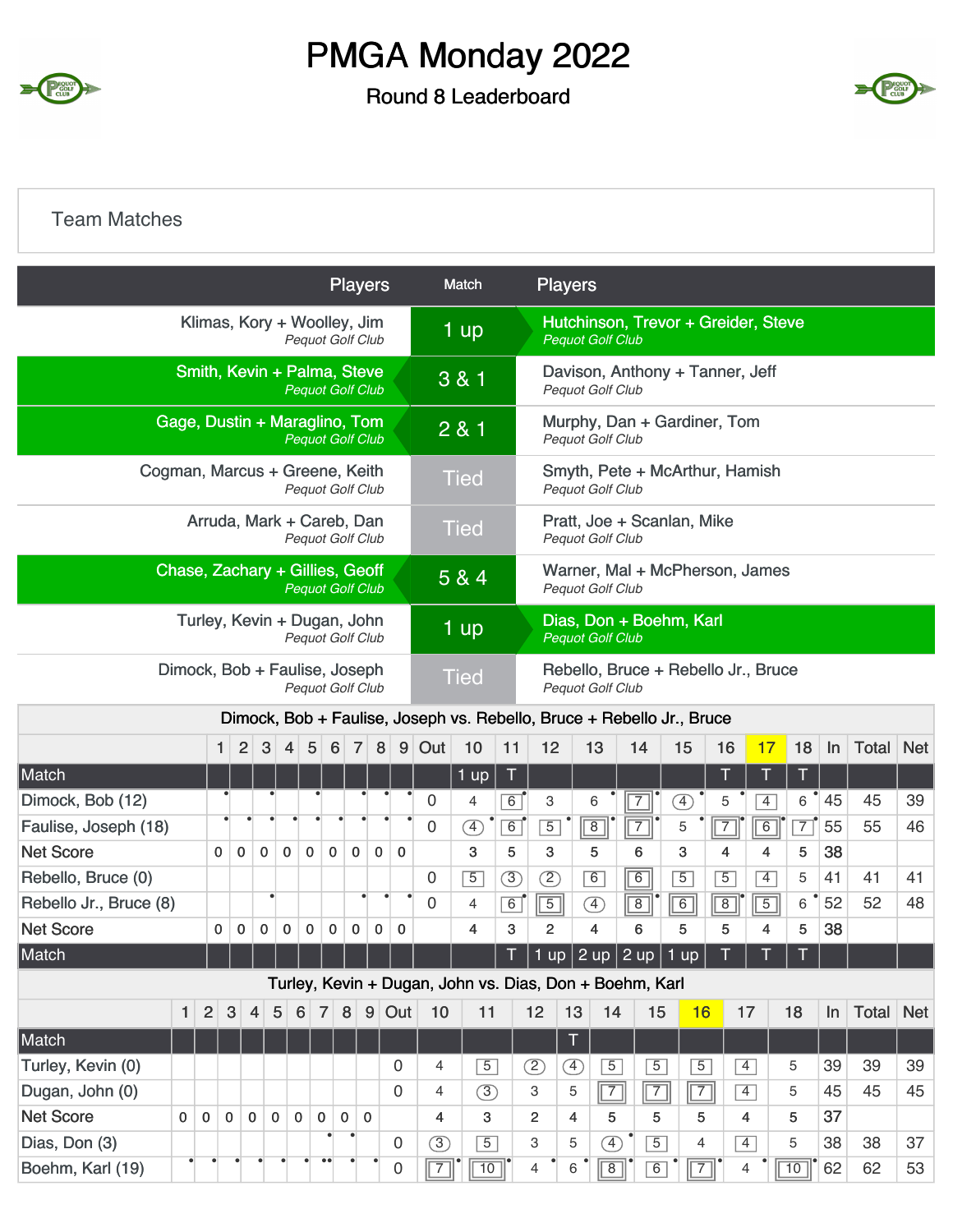





| <b>Net Score</b>     | 0            | 0              | 0              | 0            | 0              | $\mathbf 0$      | $\mathbf 0$    | 0                | 0            |              | 3                   |                | 5              | 3                                                                  | 5                 | 3                       | 5              | 4              | 3              | 5              | 36                       |              |             |
|----------------------|--------------|----------------|----------------|--------------|----------------|------------------|----------------|------------------|--------------|--------------|---------------------|----------------|----------------|--------------------------------------------------------------------|-------------------|-------------------------|----------------|----------------|----------------|----------------|--------------------------|--------------|-------------|
| Match                |              |                |                |              |                |                  |                |                  |              |              | 3 up                | 2 up           |                | 1 up                                                               |                   | $1$ up                  | 1 up           | 1 up           | $2 \text{ up}$ | $2 \text{ up}$ |                          |              |             |
|                      |              |                |                |              |                |                  |                |                  |              |              |                     |                |                | Chase, Zachary + Gillies, Geoff vs. Warner, Mal + McPherson, James |                   |                         |                |                |                |                |                          |              |             |
|                      |              | 1.             | 2              | 3            | 4              | 5                | 6              | $\overline{7}$   | 8            | 9            | Out                 | 10             | 11             | 12                                                                 | 13                | 14                      | 15             | 16             | 17             | 18             | $\ln$                    | <b>Total</b> | <b>Net</b>  |
| Match                |              |                |                |              |                |                  |                |                  |              |              |                     | 5 up           | 6 up           | 7 up                                                               | $7 \overline{up}$ | $7$ up                  | $1$ up         | $2$ up         | 3 up           | 4 up           |                          |              |             |
| Chase, Zachary (3)   |              |                |                |              |                |                  |                |                  |              |              | 0                   | $\overline{4}$ | $\overline{5}$ | $\overline{4}$                                                     | 5                 | 5                       | $\overline{4}$ | $\overline{5}$ | $\overline{5}$ | $\overline{6}$ | 43                       | 43           | 42          |
| Gillies, Geoff (18)  |              |                |                |              |                |                  |                |                  |              |              | 0                   | $\bigoplus$    | $\circled{4}$  | $\circled{3}$                                                      | 6                 | 5                       | 5              | 6              | $\circled{3}$  | $\mathfrak{S}$ | 41                       | 41           | 32          |
| <b>Net Score</b>     |              | $\Omega$       | $\mathbf{0}$   | $\mathbf{0}$ | $\mathbf{0}$   | $\mathbf{0}$     | $\mathbf{0}$   | $\mathbf{0}$     | $\mathbf{0}$ | $\Omega$     |                     | 3              | 3              | $\overline{2}$                                                     | 5                 | $\overline{4}$          | 4              | 5              | $\overline{2}$ | 4              | 32                       |              |             |
| Warner, Mal (0)      |              |                |                |              |                |                  |                |                  |              |              | $\mathbf 0$         | 4              | $\overline{5}$ | 3                                                                  | 5                 | $\overline{4}$          | $\overline{5}$ | $\sqrt{6}$     | $\overline{4}$ | 6              | 42                       | 42           | 42          |
| McPherson, James (9) |              |                |                |              |                |                  |                |                  |              |              | $\mathbf 0$         |                |                |                                                                    |                   |                         |                |                |                |                | $\bullet$<br>$\mathbf 0$ | $\mathbf 0$  | $\mathbf 0$ |
| <b>Net Score</b>     |              | $\mathbf{0}$   | $\mathbf 0$    | 0            | $\mathbf 0$    | 0                | $\mathbf 0$    | 0                | 0            | $\mathbf 0$  |                     | $\overline{4}$ | 5              | 3                                                                  | 5                 | $\overline{4}$          | 5              | 6              | 4              | 6              | 42                       |              |             |
| Match                |              |                |                |              |                |                  |                |                  |              |              |                     |                |                |                                                                    |                   |                         |                |                |                |                |                          |              |             |
|                      |              |                |                |              |                |                  |                |                  |              |              |                     |                |                | Arruda, Mark + Careb, Dan vs. Pratt, Joe + Scanlan, Mike           |                   |                         |                |                |                |                |                          |              |             |
|                      | 1            | $\overline{2}$ | 3              | 4            | 5              | $\boldsymbol{6}$ | $\overline{7}$ |                  | 8            | 9            | Out                 | 10             | 11             | 12                                                                 | 13                | 14                      | 15             | 16             | 17             | 18             | In                       | Total        | <b>Net</b>  |
| Match                |              |                |                |              |                |                  |                |                  |              |              |                     |                |                |                                                                    |                   |                         | Т              |                |                |                |                          |              |             |
| Arruda, Mark (4)     |              |                |                |              |                |                  |                |                  |              |              | 0                   | 4              | $\overline{4}$ | 3                                                                  | $\overline{6}$    | A)                      | $\overline{5}$ | $\overline{6}$ | $\overline{4}$ | 6              | 42                       | 42           | 40          |
| Careb, Dan (10)      |              |                |                |              |                |                  |                |                  |              |              | 0                   | 4              | $\circledA$    | 3                                                                  | $\circled{4}$     | $\boxed{6}$             | $\overline{5}$ | $\overline{8}$ | $\overline{4}$ | $\overline{8}$ | 46                       | 46           | 41          |
| <b>Net Score</b>     | $\mathbf{0}$ | 0              | $\mathbf 0$    | $\mathbf 0$  | $\mathbf 0$    | $\mathbf 0$      | $\mathbf 0$    | 0                |              | $\mathbf{0}$ |                     | 4              | 3              | 3                                                                  | 3                 | 3                       | 5              | 5              | 4              | 6              | 36                       |              |             |
| Pratt, Joe (0)       |              |                |                |              |                |                  |                |                  |              |              | 0                   | 3              | $\overline{4}$ | 3                                                                  | $\circled{4}$     | $\overline{5}$          | $\overline{5}$ | $\overline{5}$ | $\overline{4}$ | $\overline{6}$ | 39                       | 39           | 39          |
| Scanlan, Mike (2)    |              |                |                |              |                |                  |                |                  |              |              | 0                   | $\overline{4}$ | $\boxed{6}$    | 3                                                                  | 5                 | $\circledA$             | $\overline{5}$ | 6              | 3              | $\overline{6}$ | 42                       | 42           | 41          |
| <b>Net Score</b>     | $\mathbf 0$  | 0              | 0              | 0            | 0              | 0                | 0              | 0                |              | 0            |                     | 3              | 4              | 3                                                                  | 4                 | 3                       | 5              | 5              | 3              | 6              | 36                       |              |             |
| Match                |              |                |                |              |                |                  |                |                  |              |              |                     | 2 up           | $1$ up         | 1 up                                                               |                   |                         |                |                | $1$ up         | $1$ up         |                          |              |             |
|                      |              |                |                |              |                |                  |                |                  |              |              |                     |                |                | Cogman, Marcus + Greene, Keith vs. Smyth, Pete + McArthur, Hamish  |                   |                         |                |                |                |                |                          |              |             |
|                      |              | 1              | $\overline{2}$ | 3            | 4              | 5                | 6              | $\overline{7}$   | 8            | 9            | Out                 | 10             | 11             | 12                                                                 | 13                | 14                      | 15             | 16             | 17             | 18             | In                       | <b>Total</b> | <b>Net</b>  |
| Match                |              |                |                |              |                |                  |                |                  |              |              |                     |                |                |                                                                    |                   | T                       |                |                |                |                |                          |              |             |
| Cogman, Marcus (3)   |              |                |                |              |                |                  |                |                  |              |              | 0                   | 4              | 4              | 3                                                                  | 7                 | $\overline{\mathbf{1}}$ | 7              | $\overline{6}$ | $\overline{4}$ | $\sqrt{7}$     | 49                       | 49           | 48          |
| Greene, Keith (6)    |              |                |                | $\bullet$    |                |                  |                | $\bullet$        |              |              | $\mathsf{O}\xspace$ | $\boxed{6}$    | $\boxed{6}$    | $\boxed{4}$                                                        | $\boxed{7}$       | $\bullet$<br>$\sqrt{5}$ | $\boxed{5}$    | $\boxed{7}$    | $\boxed{6}$    | $\boxed{6}$    | 52                       | 52           | 49          |
| <b>Net Score</b>     |              | $\mathbf 0$    | $\mathbf 0$    | $\mathbf 0$  | $\mathbf 0$    | $\mathbf{0}$     | $\mathbf{0}$   | $\mathbf 0$      | $\mathbf{0}$ | $\mathbf 0$  |                     | 4              | 4              | 3                                                                  | $\overline{7}$    | 4                       | 5              | 6              | 4              | 6              | 43                       |              |             |
| Smyth, Pete (0)      |              |                |                |              |                |                  |                |                  |              |              | 0                   | 4              | $\overline{5}$ | $\sqrt{5}$                                                         | $\sqrt{7}$        | $\overline{5}$          | $\overline{5}$ | 6              | $\overline{4}$ | 6              | 47                       | 47           | 47          |
| McArthur, Hamish (1) |              |                |                |              |                |                  |                |                  |              |              | 0                   | $\overline{4}$ | $\overline{5}$ | $\overline{4}$                                                     | 6                 | $\overline{5}$          | $\overline{5}$ | $\overline{5}$ | 3              | $\sqrt{8}$     | 45                       | 45           | 45          |
| <b>Net Score</b>     |              | $\mathbf 0$    | $\mathbf 0$    | $\mathbf 0$  | $\Omega$       | $\Omega$         | $\mathbf 0$    | $\mathbf 0$      | $\mathbf{0}$ | $\mathbf{0}$ |                     | 4              | 5              | 4                                                                  | 6                 | 5                       | 5              | 5              | 3              | 6              | 43                       |              |             |
| Match                |              |                |                |              |                |                  |                |                  |              |              |                     | $2 \text{ up}$ | $1$ up         |                                                                    | $1$ up            | T                       |                | 1 up           |                | $2$ up $2$ up  |                          |              |             |
|                      |              |                |                |              |                |                  |                |                  |              |              |                     |                |                | Gage, Dustin + Maraglino, Tom vs. Murphy, Dan + Gardiner, Tom      |                   |                         |                |                |                |                |                          |              |             |
|                      |              | 1              | $\overline{2}$ | 3            | $\overline{4}$ | 5                | 6              | $\overline{7}$   | 8            |              | 9 Out               | 10             | 11             | 12                                                                 | 13                | 14                      | 15             | 16             | 17             | 18             | $\ln$                    | <b>Total</b> | <b>Net</b>  |
| Match                |              |                |                |              |                |                  |                |                  |              |              |                     |                | $2$ up $2$ up  | 1 up                                                               | Т                 | Τ                       | $1$ up         | Τ              | Τ              | 1 up           |                          |              |             |
| Gage, Dustin (5)     |              |                |                |              |                |                  |                |                  |              |              | 0                   |                |                |                                                                    |                   |                         |                |                |                |                | $\mathbf 0$              | 0            | 0           |
| Maraglino, Tom (23)  |              |                |                | $\bullet$    |                |                  |                | $\bullet\bullet$ |              |              | 0                   | 5              | 5              | $\circled{3}$                                                      | $\overline{7}$    | $\overline{7}$          | 5              | $\sqrt{8}$     | $\overline{4}$ | $\circled{5}$  | 49                       | 49           | 38          |
| <b>Net Score</b>     |              | 0              | $\mathbf 0$    | 0            | $\mathbf 0$    | 0                | 0              | 0                | $\mathbf 0$  | $\mathbf 0$  |                     | 4              | 4              | $\overline{\mathbf{c}}$                                            | 6                 | 5                       | 4              | 6              | 3              | 4              | 38                       |              |             |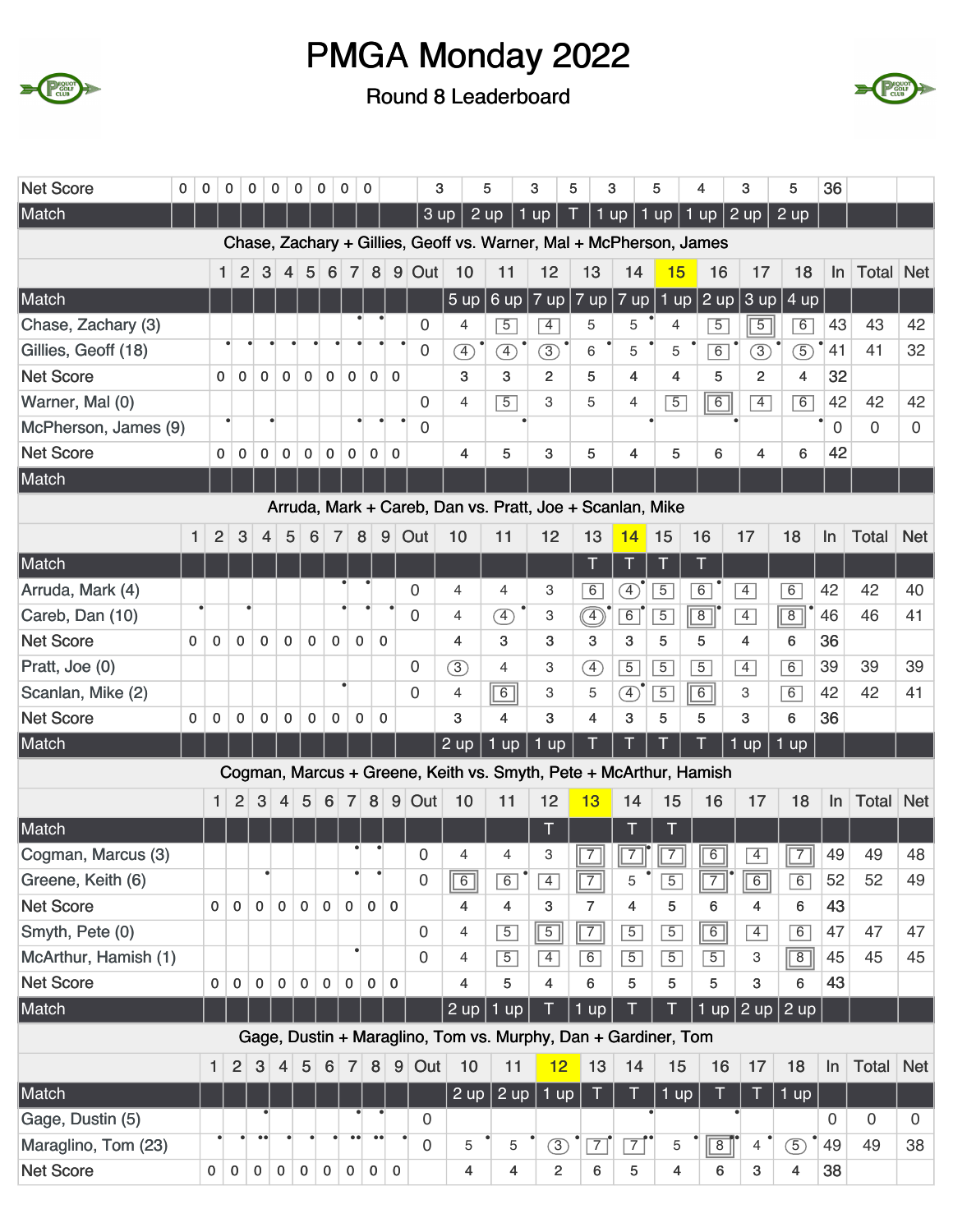



| Murphy, Dan (0)        |              |              |                |              |              |              |                        |                  |              | $\overline{0}$        | $\overline{5}$ | 4              | $\overline{4}$ | $\begin{bmatrix} 4 \end{bmatrix}$ | $\overline{6}$                                                      | $\overline{5}$ | 4                            | $\overline{4}$ | 5              | 41 | 41           | 41         |
|------------------------|--------------|--------------|----------------|--------------|--------------|--------------|------------------------|------------------|--------------|-----------------------|----------------|----------------|----------------|-----------------------------------|---------------------------------------------------------------------|----------------|------------------------------|----------------|----------------|----|--------------|------------|
| Gardiner, Tom (19)     |              |              |                |              |              |              | $\bullet$              | $\bullet\bullet$ |              | 0                     | $\overline{8}$ | 5              | 4              | $\overline{7}$                    | $\overline{6}$                                                      | $\overline{8}$ | 6                            | 4              | $\overline{8}$ | 56 | 56           | 47         |
| <b>Net Score</b>       | 0            | $\mathbf 0$  | 0              | 0            | 0            | $\mathbf 0$  | $\mathbf 0$            | $\mathbf 0$      | $\mathbf 0$  |                       | 5              | 4              | 3              | 4                                 | 5                                                                   | 5              | 4                            | 3              | 5              | 38 |              |            |
| Match                  |              |              |                |              |              |              |                        |                  |              |                       |                |                |                |                                   |                                                                     |                |                              |                |                |    |              |            |
|                        |              |              |                |              |              |              |                        |                  |              |                       |                |                |                |                                   | Smith, Kevin + Palma, Steve vs. Davison, Anthony + Tanner, Jeff     |                |                              |                |                |    |              |            |
|                        | $\mathbf{1}$ | 2            | 3              | 4            | 5            | 6            | $\overline{7}$         | 8                | 9            | Out                   | 10             | 11             | 12             | 13                                | 14                                                                  | 15             | 16                           | 17             | 18             | In | <b>Total</b> | <b>Net</b> |
| Match                  |              |              |                |              |              |              |                        |                  |              |                       | 3 up           |                | Т              | $1$ up                            | $1 \overline{up}$                                                   | Т              | 1 up                         | $2 \text{ up}$ | 3 up           |    |              |            |
| Palma, Steve (28)      |              |              |                |              |              |              |                        |                  |              | $\overline{0}$        | 5              | $\overline{9}$ | $\overline{5}$ | 7                                 | $\overline{8}$                                                      | $\overline{9}$ | 5)                           | 4              | $\circledcirc$ | 58 | 58           | 44         |
| Smith, Kevin (19)      |              |              |                |              |              |              | $\bullet$<br>$\bullet$ |                  |              | 0                     | $\overline{4}$ | $\overline{8}$ | $\circled{3}$  | $\circled{5}$                     | 5                                                                   | $\overline{7}$ | $\left( \overline{4}\right)$ | $\circled{3}$  | $\overline{5}$ | 44 | 44           | 35         |
| <b>Net Score</b>       | $\mathbf{0}$ | $\mathbf{0}$ | $\mathbf{0}$   | $\mathbf{0}$ | $\mathbf 0$  | $\mathbf 0$  | $\mathbf{0}$           | $\mathbf 0$      | $\mathbf{0}$ |                       | 3              | $\overline{7}$ | $\overline{2}$ | $\overline{\mathbf{4}}$           | 4                                                                   | 6              | 3                            | $\overline{2}$ | 4              | 35 |              |            |
| Davison, Anthony (0)   |              |              |                |              |              |              |                        |                  |              | $\mathbf 0$           | $\overline{5}$ | $\overline{5}$ | $\overline{5}$ | 6                                 | $\overline{5}$                                                      | 4              | $\overline{5}$               | 3              | 5              | 43 | 43           | 43         |
| Tanner, Jeff (5)       |              |              |                |              |              |              |                        |                  |              | $\Omega$              | $\overline{3}$ | $\boxed{6}$    | $\overline{4}$ | $\overline{6}$                    | 5                                                                   | $\overline{5}$ | $\overline{6}$               | $\overline{4}$ | 6              | 45 | 45           | 43         |
| <b>Net Score</b>       | $\mathbf{0}$ | 0            | $\mathbf 0$    | $\mathbf{0}$ | $\mathbf 0$  | $\mathbf 0$  | $\mathbf 0$            | $\mathbf 0$      | $\mathbf{0}$ |                       | 3              | 5              | 4              | 6                                 | $\overline{4}$                                                      | 4              | 5                            | 3              | 5              | 39 |              |            |
| Match                  |              |              |                |              |              |              |                        |                  |              |                       |                | $1$ up         | Π              |                                   |                                                                     | T              |                              |                |                |    |              |            |
|                        |              |              |                |              |              |              |                        |                  |              |                       |                |                |                |                                   | Klimas, Kory + Woolley, Jim vs. Hutchinson, Trevor + Greider, Steve |                |                              |                |                |    |              |            |
|                        |              | $\mathbf{1}$ | $\overline{2}$ | 3            | 4            | 5            | 6                      | $\overline{7}$   | $\bf 8$      | 9<br>Out <sub>1</sub> | 10             | 11             | 12             | 13                                | 14                                                                  | 15             | 16                           | 17             | 18             | In | <b>Total</b> | <b>Net</b> |
| Match                  |              |              |                |              |              |              |                        |                  |              |                       | Т              | $1$ up         | T              |                                   |                                                                     |                |                              | Т              |                |    |              |            |
| Woolley, Jim (6)       |              |              |                |              |              |              |                        |                  |              | $\Omega$              | 4              | Ð              | $\overline{4}$ | 5                                 | 5                                                                   | 6              | Ð                            | 3              | 5              | 40 | 40           | 37         |
| Klimas, Kory (0)       |              |              |                |              |              |              |                        |                  |              | $\Omega$              | $\overline{5}$ | $\overline{5}$ | $\overline{5}$ | 6                                 | $\overline{4}$                                                      | $\overline{5}$ | $\overline{5}$               | $\circled{2}$  | 5              | 42 | 42           | 42         |
| <b>Net Score</b>       | $\Omega$     | $\Omega$     |                | $\mathbf 0$  | $\mathbf{0}$ | $\mathbf{0}$ | $\mathbf{0}$           | $\Omega$         | $\mathbf{0}$ | $\Omega$              | $\overline{4}$ | 3              | 4              | 5                                 | $\overline{4}$                                                      | 5              | 3                            | $\overline{2}$ | 5              | 35 |              |            |
| Hutchinson, Trevor (1) |              |              |                |              |              |              |                        |                  |              | $\Omega$              | $\overline{4}$ | $\overline{5}$ | 3              | 6                                 | $\overline{6}$                                                      | $\overline{4}$ | $\overline{4}$               | $\overline{5}$ | 5              | 42 | 42           | 42         |
| Greider, Steve (10)    |              | ٠            |                | ٠            |              |              |                        |                  |              | $\Omega$              | $\overline{4}$ | 5              | 3              |                                   | 5                                                                   | $\overline{5}$ | $\overline{7}$               | $\overline{5}$ | $\overline{5}$ | 43 | 43           | 38         |
| <b>Net Score</b>       | $\mathbf{0}$ | $\mathbf 0$  |                | $\mathbf 0$  | $\mathbf 0$  | $\bf{0}$     | $\mathbf 0$            | $\mathbf 0$      | 0            | 0                     | 4              | $\overline{4}$ | 3              | 3                                 | $\overline{4}$                                                      | 4              | 4                            | 5              | $\overline{4}$ | 35 |              |            |
| Match                  |              |              |                |              |              |              |                        |                  |              |                       |                |                |                | $1$ up                            | $1$ up $\vert$                                                      | $2$ up         | $1 \text{ up}$               |                | $1$ up         |    |              |            |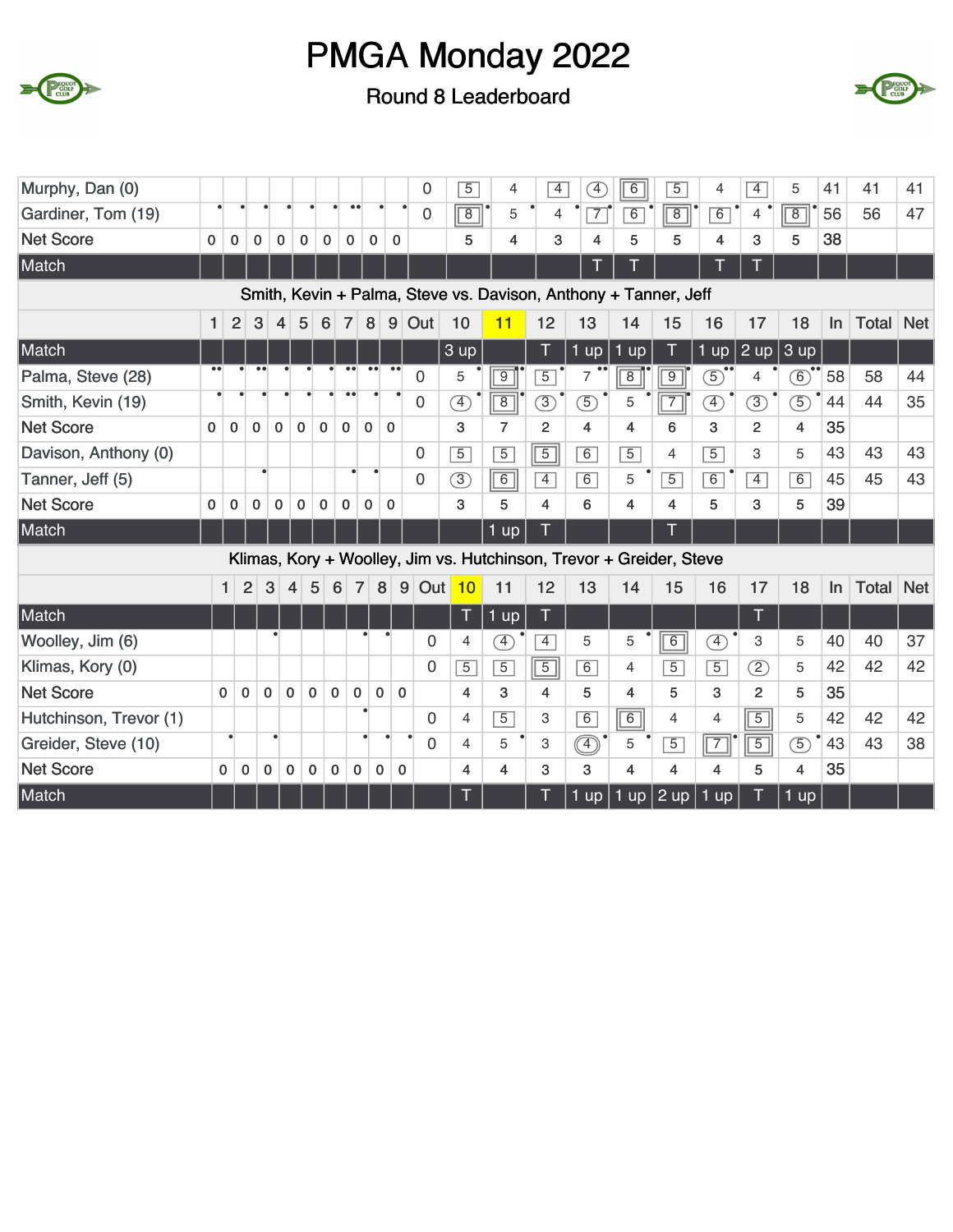

#### Round 8 Leaderboard



#### Individual Matches

| Player                                                                 | Match                              | Player                                                                        |
|------------------------------------------------------------------------|------------------------------------|-------------------------------------------------------------------------------|
| Klimas, Kory<br>Pequot Golf Club                                       | 3 & 2                              | <b>Hutchinson, Trevor</b><br><b>Pequot Golf Club</b>                          |
| Woolley, Jim<br>Pequot Golf Club                                       | 1 up                               | <b>Greider, Steve</b><br><b>Pequot Golf Club</b>                              |
| Smith, Kevin<br><b>Pequot Golf Club</b>                                | 3 & 2                              | Davison, Anthony<br>Pequot Golf Club                                          |
| Palma, Steve<br>Pequot Golf Club                                       | 1 up                               | Tanner, Jeff<br><b>Pequot Golf Club</b>                                       |
| Gage, Dustin<br>Pequot Golf Club                                       | 5 & 4                              | Murphy, Dan<br><b>Pequot Golf Club</b>                                        |
| Maraglino, Tom<br><b>Pequot Golf Club</b>                              | 3 & 1                              | Gardiner, Tom<br>Pequot Golf Club                                             |
| Cogman, Marcus<br>Pequot Golf Club                                     | 3 & 2                              | Smyth, Pete<br><b>Pequot Golf Club</b>                                        |
| Greene, Keith<br>Pequot Golf Club                                      | 3 & 1                              | McArthur, Hamish<br><b>Pequot Golf Club</b>                                   |
| Arruda, Mark<br>Pequot Golf Club                                       | 1 up                               | Pratt, Joe<br><b>Pequot Golf Club</b>                                         |
| Careb, Dan<br>Pequot Golf Club                                         | 4 & 3                              | Scanlan, Mike<br><b>Pequot Golf Club</b>                                      |
| Chase, Zachary<br>Pequot Golf Club                                     | <b>Tied</b>                        | Warner, Mal<br>Pequot Golf Club                                               |
| Gillies, Geoff<br><b>Pequot Golf Club</b>                              | 5 & 4                              | McPherson, James<br>Pequot Golf Club                                          |
| Turley, Kevin<br>Pequot Golf Club                                      | 1 up                               | Dias, Don<br><b>Pequot Golf Club</b>                                          |
| Dugan, John<br>Pequot Golf Club                                        | <b>Tied</b>                        | Boehm, Karl<br><b>Pequot Golf Club</b>                                        |
| Dimock, Bob<br><b>Pequot Golf Club</b>                                 | 2 up                               | Rebello, Bruce<br>Pequot Golf Club                                            |
| Faulise, Joseph<br><b>Pequot Golf Club</b>                             | 2 up                               | Rebello Jr., Bruce<br>Pequot Golf Club                                        |
|                                                                        | Chase, Zachary vs. Warner, Mal     |                                                                               |
| $\overline{2}$<br>3<br>5<br>$\overline{7}$<br>6<br>1<br>$\overline{4}$ | 8<br>$\boldsymbol{9}$<br>Out<br>10 | 12<br>13 14<br>16<br>17<br><b>Total</b><br><b>Net</b><br>11<br>15<br>18<br>In |
| Match                                                                  | $1$ up                             | 1 up<br>1 up $ 2$ up<br>Т<br>1 up<br>$ 1$ up                                  |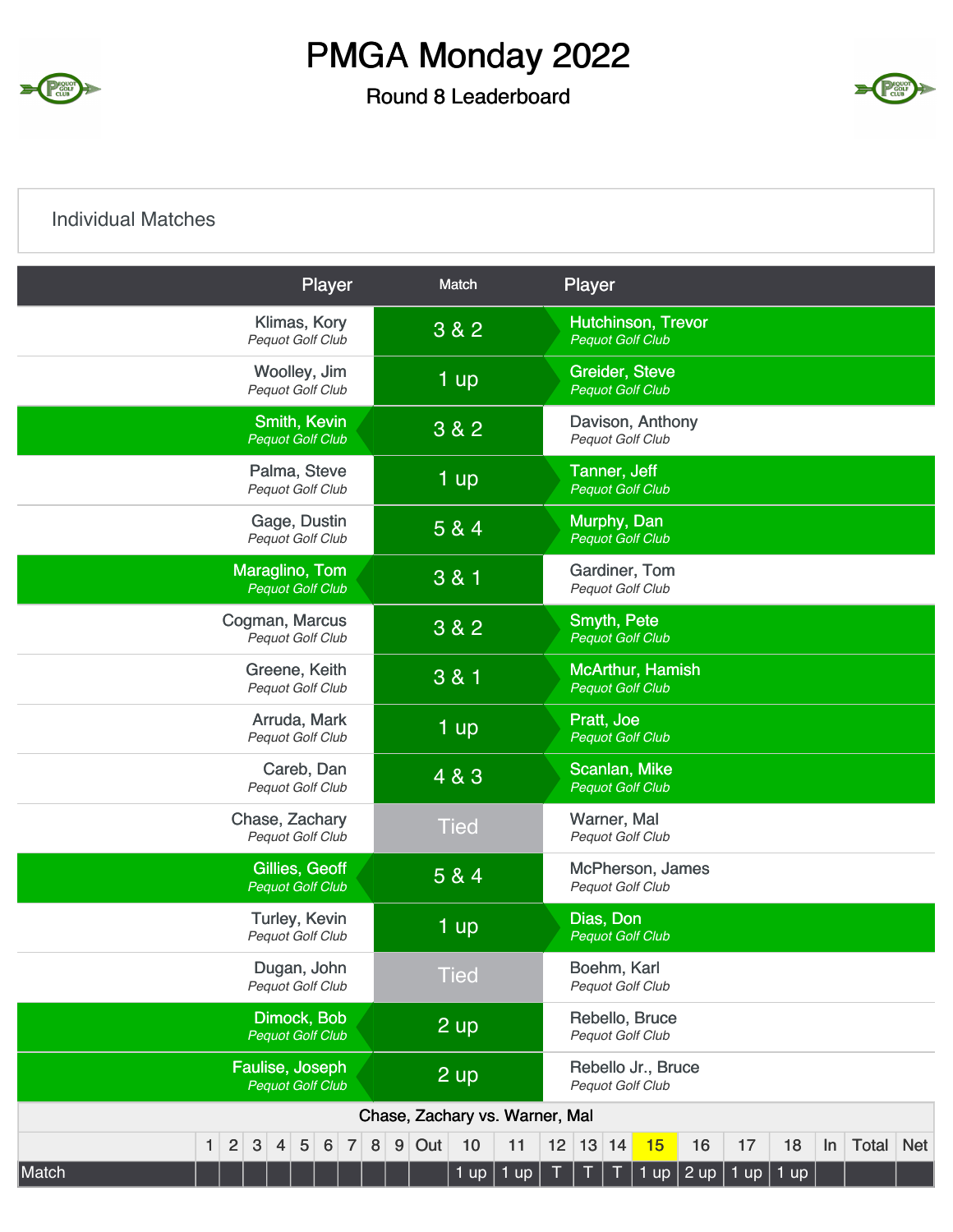



| Chase, Zachary (3)     |              |                                  |                |                |                              |   |                 |                |         |   | 0                                   |                 | 4              | $\overline{5}$           |                           | $\overline{4}$    | 5              | 5                 | 4                                | $\overline{5}$ | $\overline{5}$ |                | $\overline{6}$                   | 43    | 43           | 42         |
|------------------------|--------------|----------------------------------|----------------|----------------|------------------------------|---|-----------------|----------------|---------|---|-------------------------------------|-----------------|----------------|--------------------------|---------------------------|-------------------|----------------|-------------------|----------------------------------|----------------|----------------|----------------|----------------------------------|-------|--------------|------------|
| Warner, Mal (0)        |              |                                  |                |                |                              |   |                 |                |         |   | $\overline{0}$                      |                 | 4              | $\overline{5}$           |                           | 3                 | 5              | 4                 | $\overline{5}$                   | $\sqrt{6}$     | $\overline{4}$ |                | 6                                | 42    | 42           | 42         |
| Match                  |              |                                  |                |                |                              |   |                 |                |         |   |                                     |                 |                |                          |                           | Τ                 |                | T                 |                                  |                |                |                |                                  |       |              |            |
|                        |              |                                  |                |                |                              |   |                 |                |         |   | Careb, Dan vs. Scanlan, Mike        |                 |                |                          |                           |                   |                |                   |                                  |                |                |                |                                  |       |              |            |
|                        | $\mathbf{1}$ | $\overline{2}$                   | 3              | 4              | 5                            | 6 | 7               | 8              | $9\,$   |   | Out                                 | 10              | 11             |                          | 12                        |                   | 13             | 14                | 15                               | 16             |                | 17             | 18                               | In    | <b>Total</b> | <b>Net</b> |
| Match                  |              |                                  |                |                |                              |   |                 |                |         |   |                                     |                 |                |                          |                           |                   |                |                   |                                  |                |                |                |                                  |       |              |            |
| Careb, Dan (8)         |              |                                  |                |                |                              |   |                 |                |         |   | $\mathbf 0$                         | 4               |                | $\circled{4}$            | 3                         |                   | ④              | 6                 | $\overline{5}$                   | $\overline{8}$ |                | $\overline{4}$ | $\boxed{8}$                      | 46    | 46           | 42         |
| Scanlan, Mike (0)      |              |                                  |                |                |                              |   |                 |                |         |   | $\mathbf 0$                         | 4               |                | $\overline{6}$           | 3                         |                   | 5              | $\overline{4}$    | $\overline{5}$                   | $\overline{6}$ |                | 3              | 6                                | 42    | 42           | 42         |
| Match                  |              |                                  |                |                |                              |   |                 |                |         |   |                                     | $4 \mathrm{up}$ |                | 3 up                     | 3 up                      |                   | $2$ up         | $1 \overline{up}$ | 1 up                             | 2 up           |                | 3 up           | 4 up                             |       |              |            |
|                        |              |                                  |                |                |                              |   |                 |                |         |   | Arruda, Mark vs. Pratt, Joe         |                 |                |                          |                           |                   |                |                   |                                  |                |                |                |                                  |       |              |            |
|                        | $\mathbf{1}$ | $\overline{2}$                   | 3              | $\overline{4}$ | 5                            |   | 6               | $\overline{7}$ | $\bf 8$ | 9 | Out                                 | 10              | 11             | 12                       |                           | 13                | 14             |                   | 15                               | 16             | 17             |                | 18                               | In    | <b>Total</b> | <b>Net</b> |
| Match                  |              |                                  |                |                |                              |   |                 |                |         |   |                                     | Τ               | Ţ              | T                        |                           |                   | $1$ up         |                   | $1$ up                           | $1$ up         | $1$ up         |                | $1$ up                           |       |              |            |
| Arruda, Mark (4)       |              |                                  |                |                |                              |   |                 |                |         |   | 0                                   | $\overline{4}$  | 4              | 3                        |                           | 6                 | Ð              |                   | $\overline{5}$                   | 6              | $\overline{4}$ |                | 6                                | 42    | 42           | 40         |
| Pratt, Joe (0)         |              |                                  |                |                |                              |   |                 |                |         |   | $\mathbf 0$                         | $\circled{3}$   | $\overline{4}$ | 3                        |                           | $\circled{4}$     | $\overline{5}$ |                   | $\overline{5}$                   | $\overline{5}$ | $\overline{4}$ |                | 6                                | 39    | 39           | 39         |
| Match                  |              |                                  |                |                |                              |   |                 |                |         |   |                                     |                 |                |                          |                           | $1 \overline{up}$ |                |                   |                                  |                |                |                |                                  |       |              |            |
|                        |              |                                  |                |                |                              |   |                 |                |         |   | Greene, Keith vs. McArthur, Hamish  |                 |                |                          |                           |                   |                |                   |                                  |                |                |                |                                  |       |              |            |
|                        |              | 1                                | $\overline{2}$ | 3              | $\overline{4}$               | 5 | 6               |                | 8<br>7  |   | $9\,$                               | Out             | 10             | 11                       |                           | 12                | 13             | 14                | 15                               | 16             |                | 17             | 18                               | In    | Total        | <b>Net</b> |
| Match                  |              |                                  |                |                |                              |   |                 |                |         |   |                                     |                 |                |                          |                           |                   |                | T                 | T                                |                |                |                |                                  |       |              |            |
| Greene, Keith (5)      |              |                                  |                |                |                              |   |                 |                |         |   | 0                                   |                 | $\boxed{6}$    | 6                        |                           | $\overline{4}$    | $\sqrt{7}$     | 5                 | $\overline{5}$                   | $\overline{7}$ |                | 6              | $\overline{6}$                   | 52    | 52           | 50         |
| McArthur, Hamish (0)   |              |                                  |                |                |                              |   |                 |                |         |   |                                     | $\Omega$        | 4              | $\overline{5}$           |                           | $\overline{4}$    | $\overline{6}$ |                   | $\overline{5}$<br>$\overline{5}$ | $\overline{5}$ |                | 3              | $\overline{8}$                   | 45    | 45           | 45         |
| Match                  |              |                                  |                |                |                              |   |                 |                |         |   |                                     |                 | $2 \text{ up}$ | 3 up                     |                           | 3 up              | $1$ up         |                   |                                  | 1<br><b>up</b> |                | $2$ up         | $1$ up                           |       |              |            |
|                        |              |                                  |                |                |                              |   |                 |                |         |   | Cogman, Marcus vs. Smyth, Pete      |                 |                |                          |                           |                   |                |                   |                                  |                |                |                |                                  |       |              |            |
|                        |              | $\mathbf{1}$                     | $\overline{2}$ | 3              | 4                            | 5 | $\,6\,$         | $\overline{7}$ | 8       |   | $9$ Out                             | 10              |                | 11                       | 12                        |                   | 13             | 14                | 15                               | 16             |                | 17             | 18                               | In    | <b>Total</b> | <b>Net</b> |
| Match                  |              |                                  |                |                |                              |   |                 |                |         |   |                                     |                 |                |                          |                           |                   | T              |                   |                                  |                |                |                |                                  |       |              |            |
| Cogman, Marcus (3)     |              |                                  |                |                |                              |   |                 |                |         |   | $\mathbf 0$                         | 4               |                | 4                        | З                         |                   | $\overline{7}$ | $\overline{7}$    | $\overline{7}$                   | $\overline{6}$ |                | $\overline{4}$ | $\sqrt{7}$                       | 49    | 49           | 48         |
| Smyth, Pete (0)        |              |                                  |                |                |                              |   |                 |                |         |   | $\mathbf 0$                         | 4               |                | $\overline{5}$           | $\overline{5}$            |                   | $\overline{7}$ | $\overline{5}$    | $\overline{5}$                   | $\overline{6}$ |                | $\overline{4}$ | $\overline{6}$                   | 47    | 47           | 47         |
| Match                  |              |                                  |                |                |                              |   |                 |                |         |   |                                     |                 |                | $3$ up $2$ up $1$ up $T$ |                           |                   |                |                   |                                  |                |                |                | 1 up   2 up   2 up   2 up   3 up |       |              |            |
|                        |              |                                  |                |                |                              |   |                 |                |         |   | Maraglino, Tom vs. Gardiner, Tom    |                 |                |                          |                           |                   |                |                   |                                  |                |                |                |                                  |       |              |            |
|                        |              | $\overline{2}$<br>1 <sup>1</sup> | $\sqrt{3}$     |                | $\sqrt{5}$<br>$\overline{4}$ |   | $6\phantom{1}6$ | 7              | 8       |   | $9$ Out                             | 10              |                | 11                       | 12                        |                   | 13             | 14                | 15                               | 16             |                | 17             | 18                               | $\ln$ | Total        | <b>Net</b> |
| Match                  |              |                                  |                |                |                              |   |                 |                |         |   |                                     | 3 up            |                | 3 up                     | $1$ up                    |                   | $1$ up         | 1 up              | $ 2 \text{ up} $                 | $1$ up         |                |                | 1 up $\vert$ 2 up                |       |              |            |
| Maraglino, Tom (4)     |              |                                  |                |                |                              |   |                 |                |         |   | 0                                   | $\overline{5}$  |                | $\overline{5}$           | 3                         |                   | $\overline{7}$ | $\overline{7}$    | $\overline{5}$                   | $\boxed{8}$    |                | $\overline{4}$ | 5                                | 49    | 49           | 47         |
| Gardiner, Tom (0)      |              |                                  |                |                |                              |   |                 |                |         |   | 0                                   | $\sqrt{8}$      |                | $\overline{5}$           | $\overline{4}$            |                   | $\overline{7}$ | $\boxed{6}$       | $\overline{8}$                   | $\boxed{6}$    |                | $\overline{4}$ | $\sqrt{8}$                       | 56    | 56           | 56         |
| Match                  |              |                                  |                |                |                              |   |                 |                |         |   |                                     |                 |                |                          |                           |                   |                |                   |                                  |                |                |                |                                  |       |              |            |
|                        |              |                                  |                |                |                              |   |                 |                |         |   | Klimas, Kory vs. Hutchinson, Trevor |                 |                |                          |                           |                   |                |                   |                                  |                |                |                |                                  |       |              |            |
|                        |              | $\mathbf{1}$                     | $\overline{2}$ | 3              | $\overline{4}$               | 5 | $6\phantom{1}6$ | $\overline{7}$ | 8       |   | 9<br>Out                            |                 | 10             | 11                       | 12                        |                   | 13             | 14                | 15                               |                | 16             | 17             | 18                               | ln    | Total        | <b>Net</b> |
| Match                  |              |                                  |                |                |                              |   |                 |                |         |   |                                     |                 |                |                          |                           |                   |                |                   |                                  |                |                |                |                                  |       |              |            |
| Klimas, Kory (0)       |              |                                  |                |                |                              |   |                 |                |         |   | 0                                   |                 | $\overline{5}$ | $\overline{5}$           | $\overline{5}$            |                   | 6              | 4                 | $\overline{5}$                   |                | $\overline{5}$ | ②              | 5                                | 42    | 42           | 42         |
| Hutchinson, Trevor (1) |              |                                  |                |                |                              |   |                 |                |         |   | 0                                   |                 | $\overline{4}$ | $\overline{5}$           | $\ensuremath{\mathsf{3}}$ |                   | 6              | $\boxed{6}$       | 4                                |                | 4              | $\sqrt{5}$     | 5                                | 42    | 42           | 42         |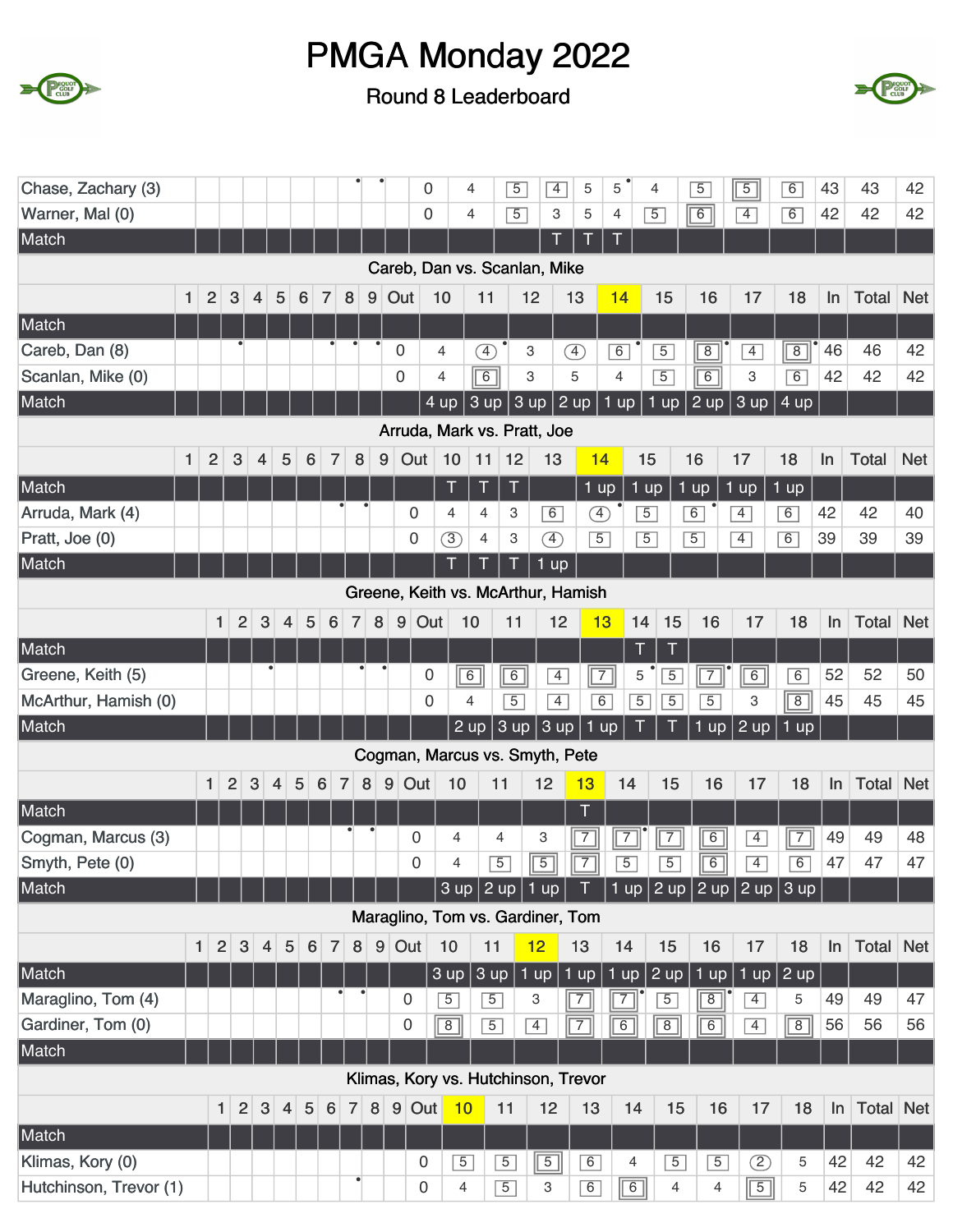



| Match                  |                |                |                  |                |                |                     |                  |                        |                       |             | 1 up                            |                |                |                                        |                     | 1 up $ 2$ up $ 2$ up $ 1$ up $ 2$ up $ 3$ up $ 2$ up $ 2$ up $ $ |                   |                |                |          |              |            |
|------------------------|----------------|----------------|------------------|----------------|----------------|---------------------|------------------|------------------------|-----------------------|-------------|---------------------------------|----------------|----------------|----------------------------------------|---------------------|------------------------------------------------------------------|-------------------|----------------|----------------|----------|--------------|------------|
|                        |                |                |                  |                |                |                     |                  |                        |                       |             | Woolley, Jim vs. Greider, Steve |                |                |                                        |                     |                                                                  |                   |                |                |          |              |            |
|                        | 1              | $\overline{2}$ | 3                | 4              | 5              | 6                   | 7                | 8                      | $\boldsymbol{9}$      | Out         | 10                              | 11             | 12             | 13                                     | 14                  | 15                                                               | 16                | 17             | 18             | In       | <b>Total</b> | <b>Net</b> |
| Match                  |                |                |                  |                |                |                     |                  |                        |                       |             | T                               | $1$ up         | T              |                                        |                     |                                                                  |                   |                |                |          |              |            |
| Woolley, Jim (0)       |                |                |                  |                |                |                     |                  |                        |                       | 0           | 4                               | 4              | $\overline{4}$ | 5                                      | $\overline{5}$      | $\sqrt{6}$                                                       | $\overline{4}$    | 3              | 5              | 40       | 40           | 40         |
| Greider, Steve (4)     |                |                |                  |                |                |                     |                  | $\bullet$<br>$\bullet$ |                       | $\mathbf 0$ | $\overline{4}$                  | $\overline{5}$ | 3              | $\left( 4\right)$                      | 5                   | $\overline{5}$                                                   | $\sqrt{7}$        | $\overline{5}$ | 5              | 43       | 43           | 41         |
| Match                  |                |                |                  |                |                |                     |                  |                        |                       |             | T                               |                |                | $1$ up                                 | 2 up                | 3 up                                                             | $2 \overline{up}$ | $1$ up         | $1$ up         |          |              |            |
|                        |                |                |                  |                |                |                     |                  |                        |                       |             |                                 |                |                | Smith, Kevin vs. Davison, Anthony      |                     |                                                                  |                   |                |                |          |              |            |
|                        |                | $\mathbf{1}$   | $\overline{2}$   | 3              | 4              | 5                   | 6                | 8<br>7                 | $\boldsymbol{9}$      | Out         | 10                              | 11             | 12             | 13                                     | 14                  | 15                                                               | 16                | 17             | 18             | In       | <b>Total</b> | <b>Net</b> |
| Match                  |                |                |                  |                |                |                     |                  |                        |                       |             | 5 <sub>up</sub>                 |                | T              | $1$ up                                 | $2 \overline{up}$   | $1$ up                                                           | 2 up              | 3 up           | 4 up           |          |              |            |
| Smith, Kevin (19)      |                |                |                  |                |                |                     |                  |                        |                       | 0           | Ð                               | $\overline{8}$ | $\circled{3}$  | $\circledS$                            | 5                   | $\overline{7}$                                                   | Œ                 | $\circled{3}$  | 5              | 44       | 44           | 35         |
| Davison, Anthony (0)   |                |                |                  |                |                |                     |                  |                        |                       | 0           | $\overline{5}$                  | $\overline{5}$ | $\overline{5}$ | 6                                      | $\overline{5}$      | 4                                                                | $\overline{5}$    | 3              | 5              | 43       | 43           | 43         |
| Match                  |                |                |                  |                |                |                     |                  |                        |                       |             |                                 | $1$ up         |                |                                        |                     |                                                                  |                   |                |                |          |              |            |
|                        |                |                |                  |                |                |                     |                  |                        |                       |             | Palma, Steve vs. Tanner, Jeff   |                |                |                                        |                     |                                                                  |                   |                |                |          |              |            |
|                        | 1              | $\overline{2}$ | $\mathbf{3}$     | $\overline{4}$ | $\sqrt{5}$     | 6                   | $\overline{7}$   | $\bf 8$                | $\boldsymbol{9}$      | Out         | 10                              | 11             | 12             | 13                                     | 14                  | 15                                                               | 16                | 17             | 18             | In       | Total        | <b>Net</b> |
| Match                  |                |                |                  |                |                |                     |                  |                        |                       |             |                                 |                |                |                                        |                     |                                                                  |                   |                | Τ              |          |              |            |
| Palma, Steve (23)      |                |                | $\bullet\bullet$ |                |                |                     | $\bullet$        | $\bullet\bullet$       |                       | 0           | 5                               | $\overline{9}$ | $\overline{5}$ | $\overline{7}$                         | $\overline{8}$      | $\boxed{9}$                                                      | $\circled{5}$     | $\overline{4}$ | 6              | 58       | 58           | 47         |
| Tanner, Jeff (0)       |                |                |                  |                |                |                     |                  |                        |                       | 0           | $\circled{3}$                   | $\overline{6}$ | $\overline{4}$ | 6                                      | $\overline{5}$      | $\overline{5}$                                                   | $\overline{6}$    | $\overline{4}$ | $\overline{6}$ | 45       | 45           | 45         |
| Match                  |                |                |                  |                |                |                     |                  |                        |                       |             | $1$ up                          | $1$ up         | $1$ up         | $1$ up                                 | 2 up                | 3 up                                                             | $2 \text{ up}$    | $1$ up         | T              |          |              |            |
|                        |                |                |                  |                |                |                     |                  |                        |                       |             | Gage, Dustin vs. Murphy, Dan    |                |                |                                        |                     |                                                                  |                   |                |                |          |              |            |
| $\mathbf{1}$           | $\overline{2}$ | 3              | $\overline{4}$   | 5              |                | 6<br>$\overline{7}$ | 8                | 9                      | Out                   |             | 10                              | 11             | 12             | 13                                     | 14                  | 15                                                               | 16                | 17             | 18             | In       | <b>Total</b> | <b>Net</b> |
| Match                  |                |                |                  |                |                |                     |                  |                        |                       |             |                                 |                |                |                                        |                     |                                                                  |                   |                |                |          |              |            |
| Gage, Dustin (5)       |                |                |                  |                |                |                     |                  |                        |                       |             |                                 |                |                |                                        |                     |                                                                  |                   |                |                |          |              |            |
| Murphy, Dan (0)        |                |                |                  |                |                |                     |                  |                        | $\mathbf 0$           |             |                                 |                |                |                                        |                     |                                                                  |                   |                |                | $\Omega$ | $\Omega$     | 0          |
| Match                  |                |                |                  |                |                |                     |                  |                        | $\overline{0}$        |             | $\overline{5}$                  | 4              | $\overline{4}$ | $\circled{4}$                          | $\boxed{6}$         | $\overline{5}$                                                   | 4                 | $\overline{4}$ | 5              | 41       | 41           | 41         |
|                        |                |                |                  |                |                |                     |                  |                        |                       | $8 \,$ up   |                                 | 9 up           | 1 up           | 2 up                                   | 3 up                | 4 up                                                             | 5 up              | 6 up           | $7 \text{ up}$ |          |              |            |
|                        |                |                |                  |                |                |                     |                  |                        |                       |             |                                 |                |                | Faulise, Joseph vs. Rebello Jr., Bruce |                     |                                                                  |                   |                |                |          |              |            |
|                        |                | $\mathbf{1}$   | $\overline{2}$   | $\mathbf{3}$   | $\overline{4}$ | 5                   | $6\phantom{1}6$  | $\overline{7}$         | $\bf 8$               | $9$ Out     | 10                              | 11             | 12             | 13                                     | 14                  | 15                                                               | 16                | 17             | 18             | In       | Total        | <b>Net</b> |
| Match                  |                |                |                  |                |                |                     |                  |                        |                       |             |                                 | $\top$         | T              |                                        | $\top$              |                                                                  | 1 up $ 2$ up      |                |                |          |              |            |
| Faulise, Joseph (10)   |                |                |                  |                |                |                     |                  |                        |                       | 0           | 4                               | 6              | $\boxed{5}$    | $\boxed{8}$                            | $\sqrt{7}$          | $\overline{5}$                                                   | $\boxed{7}$       | $\boxed{6}$    | $\overline{7}$ | 55       | 55           | 50         |
| Rebello Jr., Bruce (0) |                |                |                  |                |                |                     |                  |                        |                       | 0           | 4                               | $\sqrt{6}$     | $\overline{5}$ | $\circled{4}$                          | $\sqrt{8}$          | $\sqrt{6}$                                                       | $\overline{8}$    | $\overline{5}$ | 6              | 52       | 52           | 52         |
| Match                  |                |                |                  |                |                |                     |                  |                        |                       |             | 1 up                            |                |                | 1 up                                   |                     |                                                                  |                   | $1$ up         | $1$ up         |          |              |            |
|                        |                |                |                  |                |                |                     |                  |                        |                       |             |                                 |                |                | Dimock, Bob vs. Rebello, Bruce         |                     |                                                                  |                   |                |                |          |              |            |
|                        | $\mathbf{1}$   | $\overline{2}$ | $\mathbf{3}$     | $\overline{4}$ |                | $5\phantom{.0}$     | $6 \overline{6}$ | $\overline{7}$         | $\boldsymbol{9}$<br>8 | Out         | 10                              | 11             |                | 12                                     | 13<br>14            | 15                                                               | 16                | 17             | 18             | ln       | Total        | <b>Net</b> |
| Match                  |                |                |                  |                |                |                     |                  |                        |                       |             |                                 | $\mathsf T$    |                |                                        | $\top$<br>T         |                                                                  |                   | T              | $\mathsf T$    |          |              |            |
| Dimock, Bob (12)       |                |                |                  |                |                |                     |                  |                        |                       | 0           | $1 \text{ up}$<br>4             | $\boxed{6}$    | 3              |                                        | 6<br>$\overline{7}$ | 1 up<br>④                                                        | 2 up<br>5         | $\overline{4}$ | 6              | 45       | 45           | 39         |
| Rebello, Bruce (0)     |                |                |                  |                |                |                     |                  |                        |                       | 0           | $\overline{5}$                  | $\circled{3}$  | $\circled{2}$  |                                        | 6<br>$\overline{6}$ | $\overline{5}$                                                   | $\overline{5}$    | $\boxed{4}$    | 5              | 41       | 41           | 41         |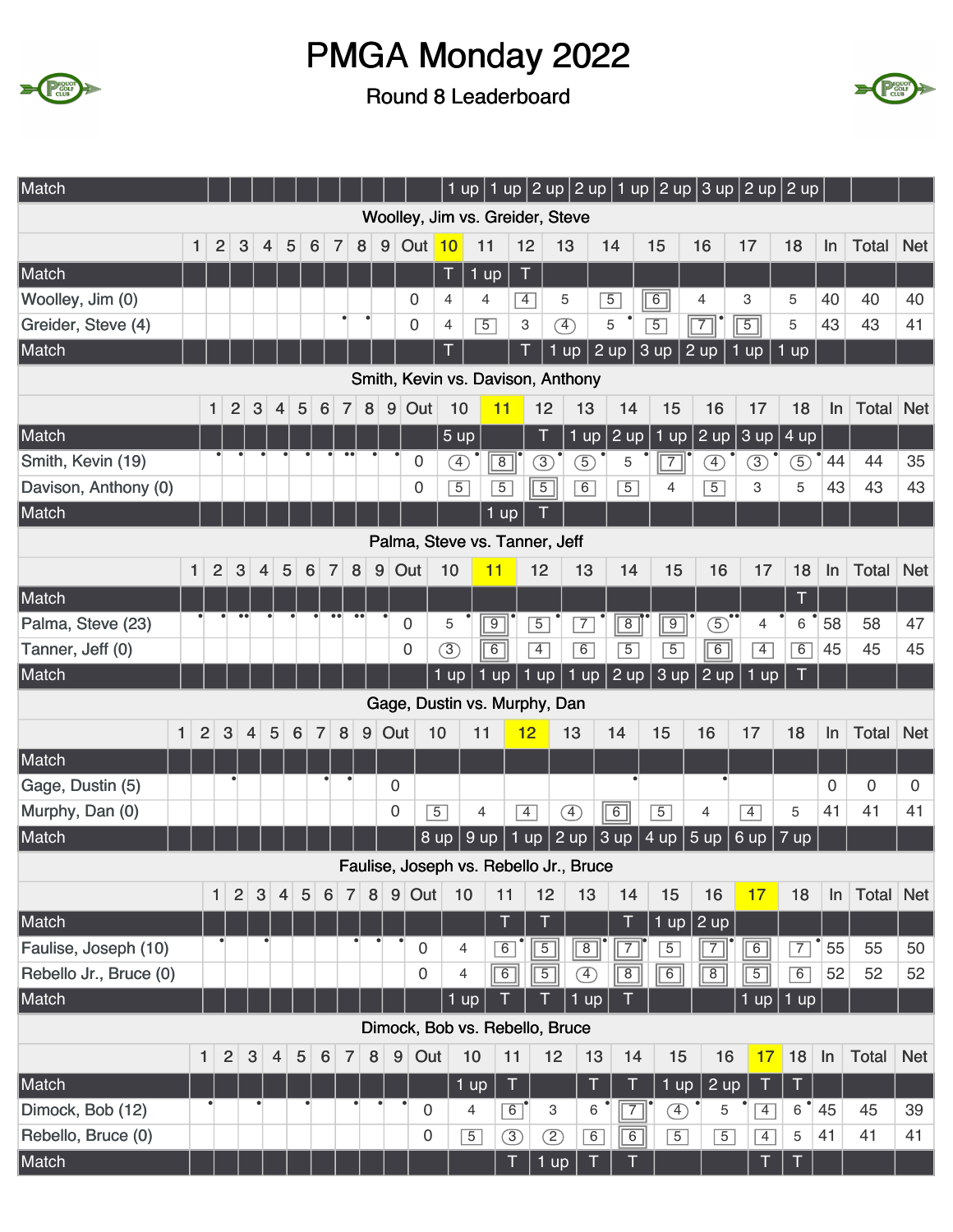



|                      |              |                |              |                |   |   |                     |                |   |           |                |                |                              | Dugan, John vs. Boehm, Karl         |                              |                              |                |                |                   |                |                                                                      |          |           |            |
|----------------------|--------------|----------------|--------------|----------------|---|---|---------------------|----------------|---|-----------|----------------|----------------|------------------------------|-------------------------------------|------------------------------|------------------------------|----------------|----------------|-------------------|----------------|----------------------------------------------------------------------|----------|-----------|------------|
|                      | $\mathbf{1}$ | 2              | 3            | $\overline{4}$ | 5 | 6 | 7 <sup>1</sup>      | 8 <sup>1</sup> |   | $9$ Out   | 10             |                | 11                           | 12                                  | 13                           | 14                           |                | 15             | 16                | 17             | 18                                                                   | $\ln$    | Total Net |            |
| Match                |              |                |              |                |   |   |                     |                |   |           | T              |                | $1$ up                       | $1$ up                              | 1 up                         | $1$ up                       |                | T              |                   |                |                                                                      |          |           |            |
| Dugan, John (0)      |              |                |              |                |   |   |                     |                |   | 0         | 4              |                | $\circled{3}$                | 3                                   | 5                            |                              |                | $\overline{7}$ | 7                 | 4              | 5                                                                    | 45       | 45        | 45         |
| Boehm, Karl (19)     |              |                |              |                |   |   | $\bullet\bullet$    |                |   | 0         |                |                | $\overline{10}$              | 4                                   | 6                            | $\overline{8}$               |                | 6              | 7                 | $\overline{4}$ | 10                                                                   | 62       | 62        | 53         |
| Match                |              |                |              |                |   |   |                     |                |   |           | T              |                |                              |                                     |                              |                              |                | T              | $1 \overline{up}$ | $ 2$ up        | 1 up                                                                 |          |           |            |
|                      |              |                |              |                |   |   |                     |                |   |           |                |                |                              | Turley, Kevin vs. Dias, Don         |                              |                              |                |                |                   |                |                                                                      |          |           |            |
|                      | 1            | $\overline{2}$ | $\mathbf{3}$ | $\overline{4}$ | 5 | 6 | $\overline{7}$      | 8              | 9 | Out       |                | 10             | 11                           | 12                                  | 13                           | 14                           |                | 15             | 16                | 17             | 18                                                                   | In       | Total     | <b>Net</b> |
| Match                |              |                |              |                |   |   |                     |                |   |           |                |                |                              |                                     | Τ                            |                              |                |                |                   |                |                                                                      |          |           |            |
| Turley, Kevin (0)    |              |                |              |                |   |   |                     |                |   | 0         |                | 4              | $\overline{5}$               | C)                                  | $\left( \overline{4}\right)$ | $\overline{5}$               |                | $\overline{5}$ | $\overline{5}$    | $\overline{4}$ | 5                                                                    | 39       | 39        | 39         |
| Dias, Don (3)        |              |                |              |                |   |   |                     |                |   | 0         |                | $\circled{3}$  | $\overline{5}$               | З                                   | 5                            | $\left( \overline{4}\right)$ | $\overline{5}$ |                | 4                 | $\overline{4}$ | 5                                                                    | 38       | 38        | 37         |
| Match                |              |                |              |                |   |   |                     |                |   |           |                | 2 up           | 2 up                         | 1 up                                |                              | $1$ up                       | 1 up           |                | $1$ up            | $1$ up $\vert$ | 1 up                                                                 |          |           |            |
|                      |              |                |              |                |   |   |                     |                |   |           |                |                |                              | Gillies, Geoff vs. McPherson, James |                              |                              |                |                |                   |                |                                                                      |          |           |            |
|                      |              |                | 1            | $\overline{2}$ | 3 | 4 | 5<br>$6\phantom{1}$ | $\overline{7}$ | 8 | 9         | Out            | 10             | 11                           | 12                                  |                              | 13                           | 14             | 15             | 16                | 17             | 18                                                                   | In.      | Total     | <b>Net</b> |
| Match                |              |                |              |                |   |   |                     |                |   |           |                |                |                              | 5 up 6 up 7 up                      |                              | 8 up                         | 9 up           |                |                   |                | $\boxed{1 \text{ up}$ 2 up $\boxed{3}$ up $\boxed{4}$ up $\boxed{4}$ |          |           |            |
| Gillies, Geoff (9)   |              |                | $\bullet$    |                |   |   |                     |                |   | $\bullet$ | 0              | $\overline{4}$ | $\left( \overline{4}\right)$ | 3                                   |                              | $\overline{6}$               | 5              | $\overline{5}$ | $\overline{6}$    | 3              | 5                                                                    | 41       | 41        | 37         |
| McPherson, James (0) |              |                |              |                |   |   |                     |                |   |           | $\overline{0}$ |                |                              |                                     |                              |                              |                |                |                   |                |                                                                      | $\Omega$ | 0         | 0          |
| Match                |              |                |              |                |   |   |                     |                |   |           |                |                |                              |                                     |                              |                              |                |                |                   |                |                                                                      |          |           |            |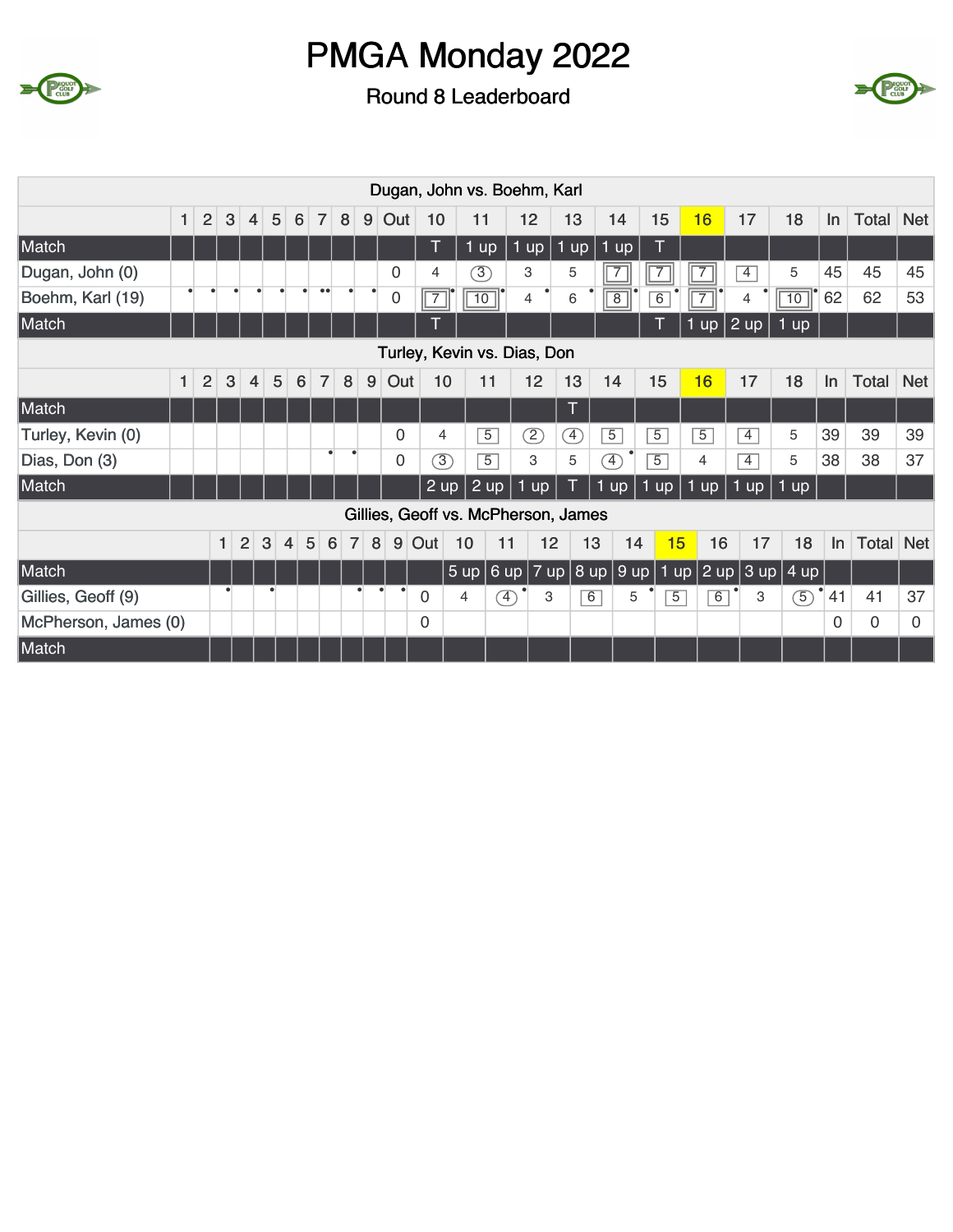

#### Round 8 Leaderboard



|                                    | <b>Gross Skins - Gross Skins</b> |                                 |   |                |   |                |              |                 |                       |                                                                                                                               |         |                  |                           |                                              |                                           |                |                 |                            |                |                            |             |                     |                     |
|------------------------------------|----------------------------------|---------------------------------|---|----------------|---|----------------|--------------|-----------------|-----------------------|-------------------------------------------------------------------------------------------------------------------------------|---------|------------------|---------------------------|----------------------------------------------|-------------------------------------------|----------------|-----------------|----------------------------|----------------|----------------------------|-------------|---------------------|---------------------|
| Player                             |                                  |                                 |   |                |   | <b>Skins</b>   |              |                 |                       |                                                                                                                               | Purse   |                  |                           |                                              |                                           |                |                 | <b>Details</b>             |                |                            |             |                     |                     |
| Rebello, Bruce<br>Pequot Golf Club |                                  |                                 |   |                |   | $\overline{c}$ |              |                 |                       |                                                                                                                               | \$53.33 |                  |                           |                                              |                                           |                |                 |                            |                | Birdie on 11, Birdie on 12 |             |                     |                     |
| Klimas, Kory<br>Pequot Golf Club   |                                  |                                 |   |                |   | $\mathbf{1}$   |              |                 |                       |                                                                                                                               | \$26.67 |                  |                           |                                              |                                           |                |                 | Birdie on 17               |                |                            |             |                     |                     |
|                                    |                                  |                                 |   |                |   |                |              |                 |                       |                                                                                                                               |         |                  |                           | Total Purse Allocated: \$80.00               |                                           |                |                 |                            |                |                            |             |                     |                     |
| <b>Hole</b>                        | Par                              | <b>Score</b>                    |   |                |   |                | Won          |                 |                       |                                                                                                                               |         |                  |                           |                                              |                                           |                | <b>Tie</b>      |                            |                |                            |             |                     |                     |
| 10                                 | 4                                | 3                               |   |                |   |                |              |                 |                       |                                                                                                                               |         |                  |                           |                                              |                                           |                |                 | Dias, Don and Tanner, Jeff |                |                            |             |                     |                     |
| 11                                 | 4                                | 3                               |   |                |   |                |              | Rebello, Bruce  |                       |                                                                                                                               |         |                  |                           |                                              |                                           |                |                 |                            |                |                            |             |                     |                     |
| 12                                 | 3                                | 2                               |   |                |   |                |              | Rebello, Bruce  |                       |                                                                                                                               |         |                  |                           |                                              |                                           |                |                 |                            |                |                            |             |                     |                     |
| 13                                 | 5                                | $\overline{4}$                  |   |                |   |                |              |                 |                       |                                                                                                                               |         |                  |                           |                                              | Careb, Dan, Greider, Steve and 1 other    |                |                 |                            |                |                            |             |                     |                     |
| 14                                 | 4                                | 4                               |   |                |   |                |              |                 |                       |                                                                                                                               |         |                  |                           |                                              | Arruda, Mark, Dias, Don and 2 other       |                |                 |                            |                |                            |             |                     |                     |
| 15                                 | 4                                | 4                               |   |                |   |                |              |                 |                       |                                                                                                                               |         |                  |                           | Chase, Zachary, Davison, Anthony and 1 other |                                           |                |                 |                            |                |                            |             |                     |                     |
| 16                                 | $\overline{4}$                   | 4                               |   |                |   |                |              |                 |                       |                                                                                                                               |         |                  |                           |                                              | Dias, Don, Hutchinson, Trevor and 2 other |                |                 |                            |                |                            |             |                     |                     |
| 17                                 | 3                                | 2                               |   |                |   |                | Klimas, Kory |                 |                       |                                                                                                                               |         |                  |                           |                                              |                                           |                |                 |                            |                |                            |             |                     |                     |
| 18                                 | 5                                | 5                               |   |                |   |                |              |                 |                       |                                                                                                                               |         |                  |                           |                                              | Davison, Anthony, Dias, Don and 6 other   |                |                 |                            |                |                            |             |                     |                     |
|                                    |                                  |                                 | 1 | $\overline{2}$ | 3 | $\overline{4}$ | 5            | $6\phantom{1}6$ | $\overline{7}$        | 8                                                                                                                             | 9       | Out              | 10                        | 11                                           | 12                                        | 13             | 14              | 15                         | 16             | 17                         | 18          | $\ln$               | <b>Total</b>        |
| Rebello, Bruce                     |                                  |                                 |   |                |   |                |              |                 |                       |                                                                                                                               |         | $\bf 0$          | 5                         | (3)                                          | $\circled{2}$                             | $\,$ 6 $\,$    | $\sqrt{6}$      | $\sqrt{5}$                 | 5              | $\overline{4}$             | 5           | $\sqrt{2}$          | $\sqrt{2}$          |
| Klimas, Kory                       |                                  |                                 |   |                |   |                |              |                 |                       |                                                                                                                               |         | 0                | 5                         | 5                                            | $\overline{5}$                            | 6              | $\overline{4}$  | 5                          | $\sqrt{5}$     | $\binom{2}{ }$             | $\mathbf 5$ | 1.                  | 1                   |
| Woolley, Jim                       |                                  |                                 |   |                |   |                |              |                 |                       |                                                                                                                               |         | $\mathbf 0$      | 4                         | $\overline{4}$                               | $\overline{4}$                            | 5              | 5               | 6                          | $\overline{4}$ | 3                          | 5           | 0                   | $\mathsf{O}\xspace$ |
| Hutchinson, Trevor                 |                                  |                                 |   |                |   |                |              |                 |                       |                                                                                                                               |         | 0                | 4                         | 5                                            | 3                                         | 6              | 6               | $\overline{4}$             | $\overline{4}$ | 5                          | 5           | 0                   | $\mathsf{O}\xspace$ |
| Greider, Steve                     |                                  |                                 |   |                |   |                |              |                 |                       |                                                                                                                               |         | $\mathbf 0$      | 4                         | 5                                            | 3                                         | $\overline{4}$ | 5               | 5                          | $\overline{7}$ | 5                          | 5           | 0                   | $\mathsf{O}\xspace$ |
| Davison, Anthony                   |                                  |                                 |   |                |   |                |              |                 |                       |                                                                                                                               |         | 0                | 5                         | 5                                            | 5                                         | 6              | 5               | 4                          | 5              | 3                          | 5           | 0                   | $\mathbf 0$         |
| Tanner, Jeff                       |                                  |                                 |   |                |   |                |              |                 |                       |                                                                                                                               |         | $\bf 0$          | $\ensuremath{\mathsf{3}}$ | 6                                            | $\overline{4}$                            | $\,$ 6 $\,$    | $\sqrt{5}$      | $\sqrt{5}$                 | $\,6$          | $\overline{4}$             | $\,6$       | $\mathsf{O}\xspace$ | $\boldsymbol{0}$    |
| Murphy, Dan                        |                                  |                                 |   |                |   |                |              |                 |                       |                                                                                                                               |         | $\bf 0$          | 5                         | 4                                            | $\overline{4}$                            | $\overline{4}$ | $\,$ 6 $\,$     | 5                          | 4              | $\overline{4}$             | 5           | $\mathbf 0$         | $\mathsf{O}\xspace$ |
| Smyth, Pete                        |                                  |                                 |   |                |   |                |              |                 |                       |                                                                                                                               |         | $\bf 0$          | 4                         | 5                                            | $\sqrt{5}$                                | $\overline{7}$ | $\overline{5}$  | $\overline{5}$             | $\,6\,$        | $\overline{4}$             | 6           | 0                   | $\mathsf{O}\xspace$ |
| Arruda, Mark                       |                                  |                                 |   |                |   |                |              |                 |                       |                                                                                                                               |         | $\boldsymbol{0}$ | 4                         | $\overline{4}$                               | 3                                         | $\,6\,$        | 4               | $\overline{5}$             | $\,6\,$        | $\overline{4}$             | 6           | 0                   | $\mathsf{O}\xspace$ |
| Careb, Dan                         |                                  |                                 |   |                |   |                |              |                 |                       |                                                                                                                               |         | $\bf 0$          | 4                         | 4                                            | 3                                         | $\overline{4}$ | $6\phantom{1}6$ | $\sqrt{5}$                 | $\bf 8$        | $\overline{4}$             | $\,8\,$     | 0                   | $\mathsf{O}\xspace$ |
| Chase, Zachary                     |                                  |                                 |   |                |   |                |              |                 |                       | $\boldsymbol{0}$<br>$\overline{0}$<br>4<br>5<br>$\overline{4}$<br>5<br>$\,6\,$<br>5<br>4<br>5<br>5<br>0                       |         |                  |                           |                                              |                                           |                |                 |                            |                |                            |             |                     |                     |
| Warner, Mal                        |                                  |                                 |   |                |   |                |              |                 |                       | $\mathsf{O}\xspace$<br>$\bf 0$<br>4<br>5<br>5<br>$\,6\,$<br>3<br>$\overline{4}$<br>$\overline{5}$<br>$\overline{4}$<br>6<br>0 |         |                  |                           |                                              |                                           |                |                 |                            |                |                            |             |                     |                     |
| Dias, Don                          |                                  |                                 |   |                |   |                |              |                 |                       |                                                                                                                               |         | $\bf 0$          | $\ensuremath{\mathsf{3}}$ | 5                                            | 3                                         | 5              | 4               | $\sqrt{5}$                 | $\overline{4}$ | $\overline{4}$             | 5           | $\mathbf 0$         | $\mathsf{O}\xspace$ |
|                                    |                                  | <b>Starting Hole Start Hole</b> |   |                |   |                |              |                 | Eagle or Better Eagle |                                                                                                                               |         |                  | <b>Birdie</b>             | Par                                          |                                           | Bogey          |                 |                            |                |                            |             |                     |                     |

Double Bogey or Worse Dbl. Bogey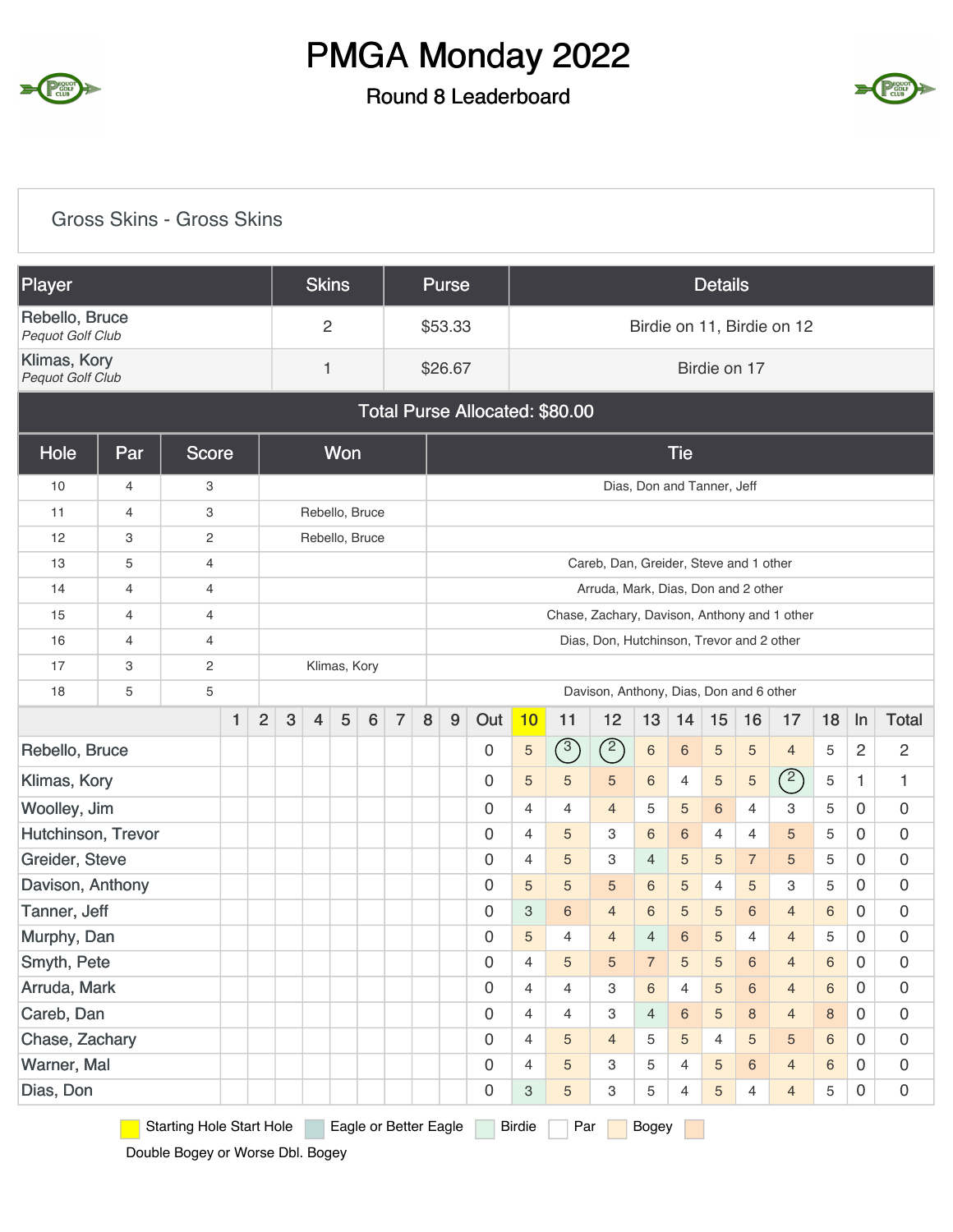



|                                  | <b>Net Skins - Net Skins</b> |              |                   |                  |                        |                  |                  |                  |                                                                                                                                                                                                                                               |                                       |                    |                                 |                   |                |                           |                      |                      |                |                                          |                           |                 |                |                     |
|----------------------------------|------------------------------|--------------|-------------------|------------------|------------------------|------------------|------------------|------------------|-----------------------------------------------------------------------------------------------------------------------------------------------------------------------------------------------------------------------------------------------|---------------------------------------|--------------------|---------------------------------|-------------------|----------------|---------------------------|----------------------|----------------------|----------------|------------------------------------------|---------------------------|-----------------|----------------|---------------------|
| Player                           |                              |              |                   |                  |                        |                  |                  | <b>Skins</b>     |                                                                                                                                                                                                                                               |                                       |                    |                                 | <b>Purse</b>      |                |                           |                      |                      |                |                                          | <b>Details</b>            |                 |                |                     |
| Smith, Kevin<br>Pequot Golf Club |                              |              |                   |                  |                        |                  |                  | 1                |                                                                                                                                                                                                                                               |                                       |                    |                                 | \$100.00          |                |                           |                      |                      |                |                                          | Eagle on 16               |                 |                |                     |
|                                  |                              |              |                   |                  |                        |                  |                  |                  |                                                                                                                                                                                                                                               |                                       |                    | Total Purse Allocated: \$100.00 |                   |                |                           |                      |                      |                |                                          |                           |                 |                |                     |
| Hole                             | Par                          | <b>Score</b> |                   |                  |                        |                  | Won              |                  |                                                                                                                                                                                                                                               |                                       |                    |                                 |                   |                |                           |                      | <b>Tie</b>           |                |                                          |                           |                 |                |                     |
| 10                               | 4                            | 3            |                   |                  |                        |                  |                  |                  |                                                                                                                                                                                                                                               |                                       |                    |                                 |                   |                |                           |                      |                      |                | Careb, Dan, Cogman, Marcus and 6 other   |                           |                 |                |                     |
| 11                               | 4                            | 2            |                   |                  |                        |                  |                  |                  |                                                                                                                                                                                                                                               |                                       |                    |                                 |                   |                |                           |                      |                      |                | Dugan, John, Gillies, Geoff and 1 other  |                           |                 |                |                     |
| 12                               | 3                            | 2            |                   |                  |                        |                  |                  |                  |                                                                                                                                                                                                                                               |                                       |                    |                                 |                   |                |                           |                      |                      |                | Careb, Dan, Gillies, Geoff and 2 other   |                           |                 |                |                     |
| 13                               | 5                            | 3            |                   |                  |                        |                  |                  |                  |                                                                                                                                                                                                                                               | Careb, Dan and Rebello Jr., Bruce     |                    |                                 |                   |                |                           |                      |                      |                |                                          |                           |                 |                |                     |
| 14                               | 4                            | 3            |                   |                  |                        |                  |                  |                  |                                                                                                                                                                                                                                               | Arruda, Mark, Dias, Don and 4 other   |                    |                                 |                   |                |                           |                      |                      |                |                                          |                           |                 |                |                     |
| 15                               | 4                            | 4            |                   |                  |                        |                  |                  |                  |                                                                                                                                                                                                                                               | Arruda, Mark, Boehm, Karl and 8 other |                    |                                 |                   |                |                           |                      |                      |                |                                          |                           |                 |                |                     |
| 16                               | 4                            | 2            |                   |                  |                        |                  | Smith, Kevin     |                  |                                                                                                                                                                                                                                               |                                       |                    |                                 |                   |                |                           |                      |                      |                |                                          |                           |                 |                |                     |
| 17                               | 3                            | 2            |                   |                  |                        |                  |                  |                  |                                                                                                                                                                                                                                               |                                       |                    |                                 |                   |                |                           |                      |                      |                | Gillies, Geoff, Klimas, Kory and 2 other |                           |                 |                |                     |
| 18                               | 5                            | 3            |                   |                  |                        |                  |                  |                  |                                                                                                                                                                                                                                               |                                       |                    |                                 |                   |                |                           |                      |                      |                | Gillies, Geoff and Smith, Kevin          |                           |                 |                |                     |
|                                  |                              |              | $\mathbf{1}$      | $\overline{2}$   | 3                      | $\overline{4}$   | 5                | $6\phantom{1}6$  | $\overline{7}$                                                                                                                                                                                                                                | 8                                     | $\boldsymbol{9}$   | Out                             | 10                | 11             | 12                        | 13                   | 14                   | 15             | 16                                       | 17                        | 18              | $\ln$          | <b>Total</b>        |
| Smith, Kevin (26)                |                              |              |                   |                  |                        |                  |                  |                  |                                                                                                                                                                                                                                               | $\bullet\bullet$                      | $\bullet$          | $\boldsymbol{0}$                | $\overline{4}$    | 8              | $\ensuremath{\mathsf{3}}$ | $\sqrt{5}$           | 5 <sup>2</sup>       | $\overline{7}$ | $\left(4\right)$                         | $\ensuremath{\mathsf{3}}$ | 5 <sup>1</sup>  | 1              | 1                   |
| Klimas, Kory (5)                 |                              |              |                   |                  | ٠                      |                  |                  |                  |                                                                                                                                                                                                                                               | ٠                                     |                    | $\mathbf 0$                     | 5                 | 5              | 5                         | 6                    | 4                    | $\sqrt{5}$     | 5                                        | $\overline{c}$            | 5               | 0              | $\mathbf 0$         |
| Woolley, Jim (11)                |                              |              |                   |                  |                        |                  |                  |                  |                                                                                                                                                                                                                                               |                                       |                    | 0                               | $\overline{4}$    | $\overline{4}$ | $\overline{4}$            | 5                    | 5                    | 6              | $\overline{4}$                           | 3                         | 5               | $\overline{0}$ | 0                   |
| Hutchinson, Trevor (6)           |                              |              |                   |                  | $\bullet$              |                  |                  |                  |                                                                                                                                                                                                                                               | $\bullet$                             |                    | $\mathbf 0$                     | $\overline{4}$    | 5              | 3                         | 6                    | $\,6$                | $\overline{4}$ | $\overline{4}$                           | 5                         | 5               | 0              | 0                   |
| Palma, Steve (35)                |                              |              | $\bullet$         | $\bullet\bullet$ | $\bullet$<br>$\bullet$ | $\bullet\bullet$ | $\bullet\bullet$ | $\bullet\bullet$ | $\bullet\,\bullet$                                                                                                                                                                                                                            | $\bullet\bullet$                      | $\bullet\bullet$   | 0                               | $5$ <sup>**</sup> | 9              | 5                         | $7^{\bullet\bullet}$ | $8^{\bullet\bullet}$ | $9 -$          | 5                                        | 4                         | 6               | $\mathbf 0$    | 0                   |
| Davison, Anthony (7)             |                              |              |                   |                  | $\bullet$              |                  |                  |                  |                                                                                                                                                                                                                                               |                                       |                    | $\mathbf 0$                     | 5                 | 5              | 5                         | 6                    | 5                    | 4              | 5                                        | 3                         | 5               | 0              | $\boldsymbol{0}$    |
| Tanner, Jeff (12)                |                              |              |                   |                  |                        |                  |                  |                  |                                                                                                                                                                                                                                               |                                       |                    | 0                               | 3                 | 6              | $\overline{4}$            | 6                    | 5                    | 5              | 6                                        | $\overline{4}$            | 6               | 0              | 0                   |
| Murphy, Dan (8)                  |                              |              |                   |                  |                        |                  |                  |                  |                                                                                                                                                                                                                                               |                                       |                    | 0                               | 5                 | $\overline{4}$ | $\overline{4}$            | $\overline{4}$       | 6                    | 5              | $\overline{4}$                           | $\overline{4}$            | 5               | 0              | 0                   |
| Cogman, Marcus (16)              |                              |              |                   |                  |                        |                  |                  |                  |                                                                                                                                                                                                                                               | ٠                                     |                    | $\mathbf 0$                     | 4 <sup>°</sup>    | $\overline{4}$ | 3                         | 7 <sup>•</sup>       | $\overline{7}$       | $\overline{7}$ | $6\phantom{a}$                           | $\overline{4}$            | $\overline{7}$  | $\overline{0}$ | $\mathbf 0$         |
| Smyth, Pete (13)                 |                              |              |                   | $\bullet$        |                        |                  | $\bullet$        |                  |                                                                                                                                                                                                                                               | ٠                                     |                    | $\mathsf{O}\xspace$             | 4                 | 5              | $\overline{5}$            | 7 <sup>°</sup>       | 5                    | 5              | $\,6\,$                                  | $\overline{4}$            | 6               | $\mathbf 0$    | $\mathbf 0$         |
| Arruda, Mark (14)                |                              |              | $\bullet$         | $\bullet$        | ٠                      |                  | $\bullet$        |                  |                                                                                                                                                                                                                                               | $\bullet$                             |                    | $\mathbf 0$                     | $\overline{4}$    | $\overline{4}$ | 3                         | 6                    | $\overline{4}$       | 5              | 6                                        | $\overline{4}$            | 6               | $\overline{0}$ | $\boldsymbol{0}$    |
| Careb, Dan (20)                  |                              |              |                   | $\bullet$        |                        |                  | $\bullet$        | $\bullet$        | $\bullet\bullet$                                                                                                                                                                                                                              | $\bullet$                             |                    | $\mathbf 0$                     | 4 <sup>•</sup>    | $\overline{4}$ | 3                         | $\overline{4}$       | $6^{\bullet\bullet}$ | 5              | $\bf 8$                                  | $\overline{4}$            | $\,8\,$         | $\overline{0}$ | $\boldsymbol{0}$    |
| Chase, Zachary (11)              |                              |              |                   |                  | $\bullet$              |                  |                  |                  |                                                                                                                                                                                                                                               |                                       |                    | $\mathbf 0$                     | $\overline{4}$    | 5              | $\overline{4}$            | 5                    | 5                    | $\overline{4}$ | 5                                        | 5                         | 6               | $\overline{0}$ | $\boldsymbol{0}$    |
| Gillies, Geoff (26)              |                              |              |                   |                  | $\bullet$<br>$\bullet$ |                  |                  |                  | $\bullet\,\bullet$<br>$\bullet\,\bullet$<br>$\bullet\bullet$<br>$\bullet\bullet$<br>4 <sup>°</sup><br>$4^{\bullet\bullet}$<br>$5^{\bullet\bullet}$<br>5<br>$\mathsf{O}\xspace$<br>5<br>$\boldsymbol{0}$<br>3<br>6<br>3<br>$\overline{0}$<br>6 |                                       |                    |                                 |                   |                |                           |                      |                      |                |                                          |                           |                 |                |                     |
| Warner, Mal (8)                  |                              |              |                   |                  | $\bullet$              |                  |                  |                  | $\bullet$<br>$\mathbf 0$<br>5<br>5<br>$\boldsymbol{0}$<br>3<br>5<br>$\overline{4}$<br>6<br>$\overline{4}$<br>6<br>$\mathbf 0$<br>4                                                                                                            |                                       |                    |                                 |                   |                |                           |                      |                      |                |                                          |                           |                 |                |                     |
| Dugan, John (12)                 |                              |              | $\bullet$         |                  | $\bullet$              |                  |                  |                  | ٠                                                                                                                                                                                                                                             | $\bullet$                             |                    | 0                               | $\overline{4}$    | $\mathbf{3}$   | 3                         | 5 <sup>°</sup>       | $\overline{7}$       | $\overline{7}$ | $\overline{7}$                           | $\overline{4}$            | 5               | $\mathbf 0$    | $\mathbf 0$         |
| Dias, Don (15)                   |                              |              |                   |                  | $\bullet$              |                  | $\bullet$        |                  |                                                                                                                                                                                                                                               |                                       |                    | 0                               | $\mathbf{3}$      | 5              | 3                         | 5                    | $\overline{4}$       | 5              | $\overline{4}$                           | $\overline{4}$            | $\sqrt{5}$      | $\overline{0}$ | $\boldsymbol{0}$    |
| Boehm, Karl (31)                 |                              |              | $\bullet \bullet$ | $\bullet\bullet$ | $\bullet\bullet$       |                  | $\bullet\bullet$ |                  | $\bullet\,\bullet$                                                                                                                                                                                                                            | $\bullet\,\bullet$                    | $\bullet\,\bullet$ | $\mathsf{O}\xspace$             | 7 <sup>o</sup>    | $10^{\circ}$   | $\overline{4}$            | $6^{\bullet\bullet}$ | 8                    | $\overline{6}$ | $\overline{7}$                           | $\overline{4}$            | 10 <sup>°</sup> | $\overline{0}$ | $\boldsymbol{0}$    |
| Rebello, Bruce (8)               |                              |              |                   |                  | $\bullet$              |                  |                  |                  | $\bullet$                                                                                                                                                                                                                                     | $\bullet$                             |                    | 0                               | 5                 | $\mathbf{3}$   | $\overline{c}$            | 6                    | $\,6$                | 5              | 5                                        | $\overline{4}$            | 5 <sup>°</sup>  | $\overline{0}$ | $\mathsf{O}\xspace$ |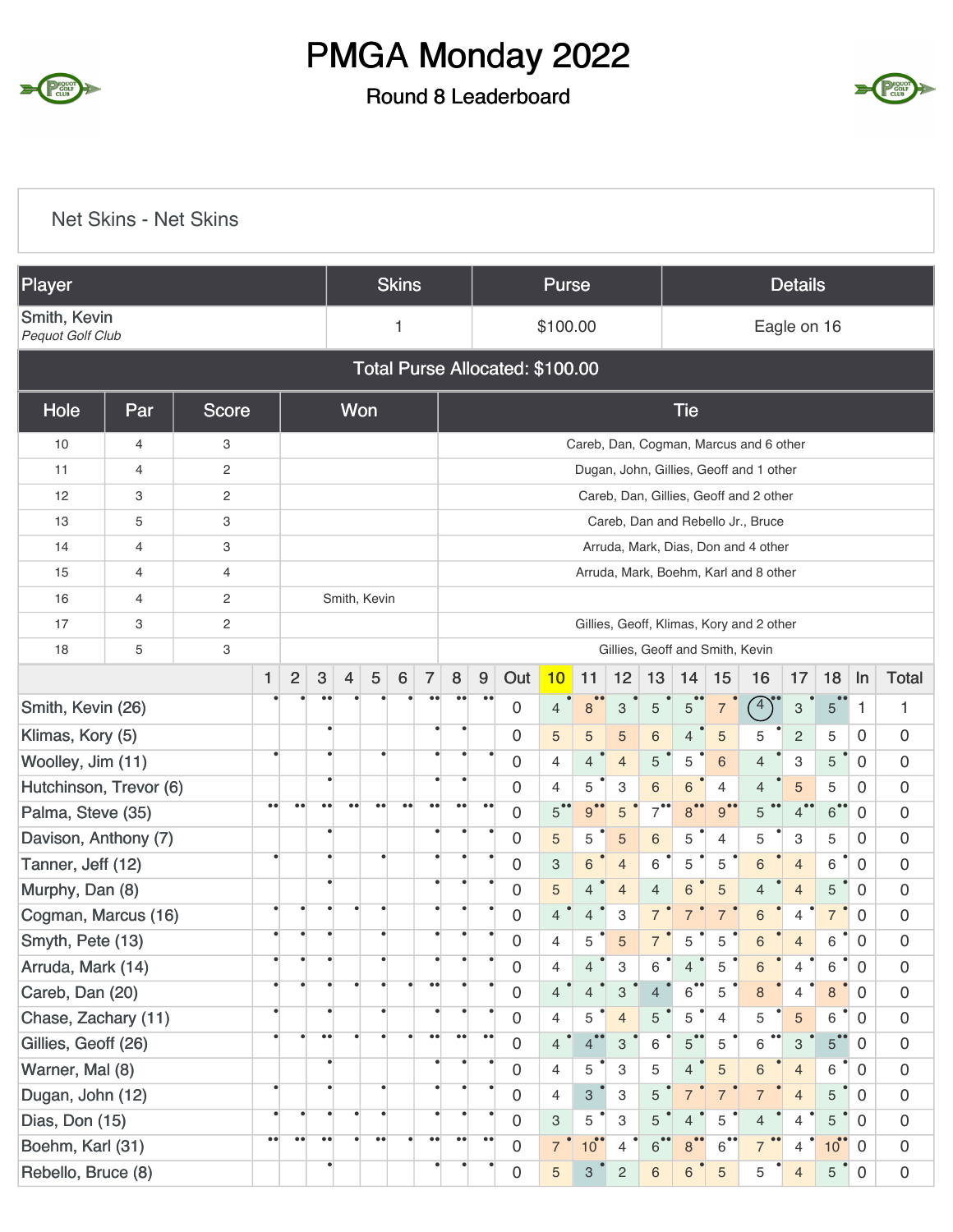